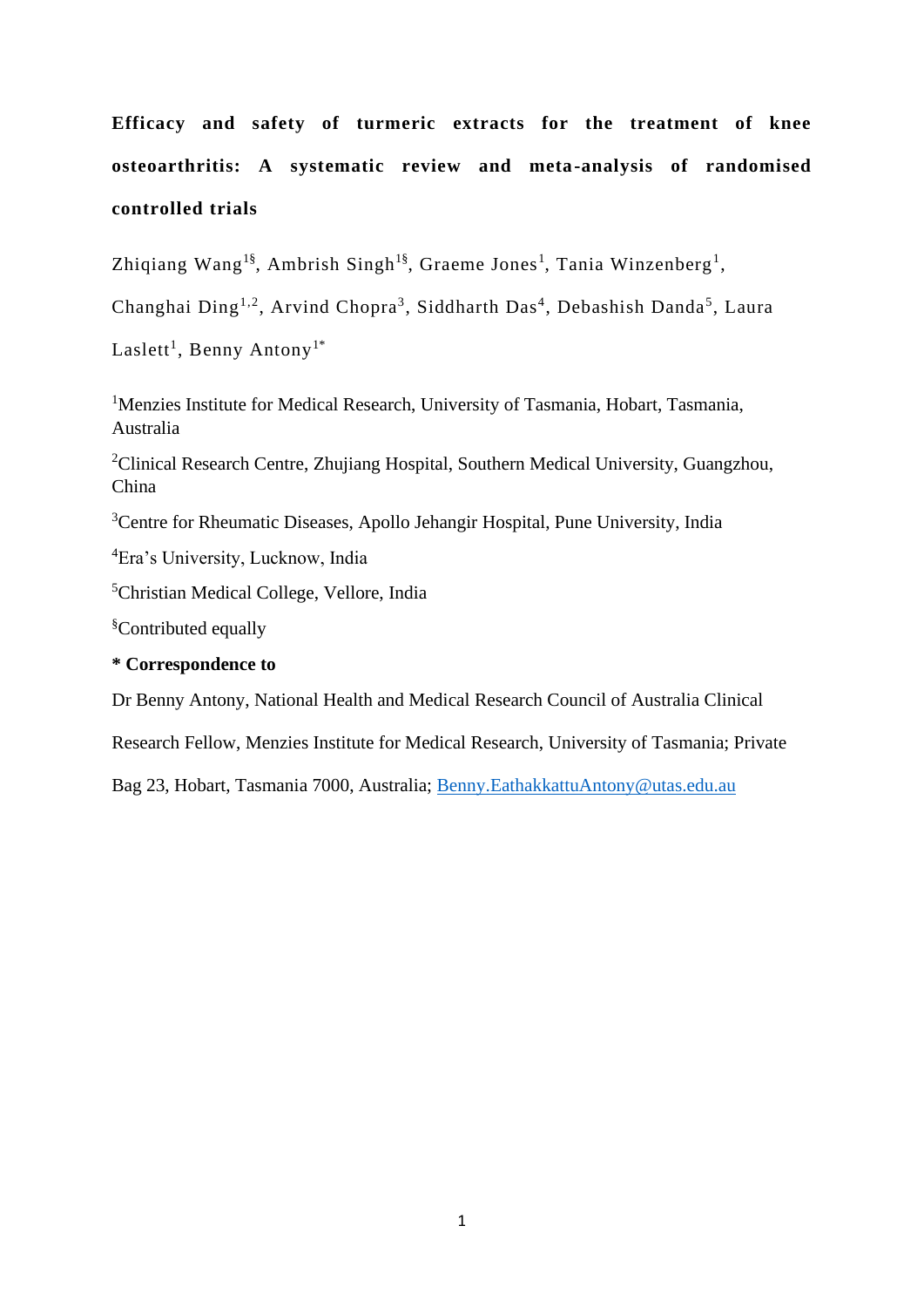## **Abstract**

 **Purpose of the Review:** Finding appropriate pharmacological options to treat osteoarthritis (OA) remains challenging. We aimed to determine the efficacy and safety of all types of turmeric extracts for the management of knee OA.

 **Recent Findings:** Sixteen RCTs of up to 16 weeks duration including 1810 adults with knee OA were included. Eleven RCTs compared the efficacy of turmeric extracts with placebo and five with active comparators (NSAIDs). The overall risk bias of included RCTs was moderate. Turmeric extracts 8 significantly reduced knee pain (SMD -0.82, 95% CI -1.17 to -0.47,  $I^2 = 86.23\%$ ) and improved physical 9 function (SMD -0.75, 95% CI -1.18 to -0.33,  $I^2=90.05%$ ) compared to placebo, but had similar effects compared to NSAIDs. BMI was the major contributor to heterogeneity in the placebo-controlled studies (explained 37.68% and 67.24% respectively in the models) and modified the effects of the turmeric on pain and physical function with less improvement with higher BMI (SMD 0.26 95%CI 0.04 to 0.48; SMD 0.48 95%CI 0.21 to 0.74). No significant between group differences were reported for either biochemical markers or imaging outcomes. Turmeric extracts had 12% fewer adverse events than NSAIDs and similar rates to placebo.

 **Summary:** Turmeric extract is a safe and effective option for the symptomatic management of knee OA, compared to placebo or NSAIDs. However, current evidence from short-term studies is heterogeneous and has moderate risk-of-bias leading to some uncertainty about the true effect.

**Keywords:** Turmeric, curcumin, osteoarthritis, meta-analysis, RCT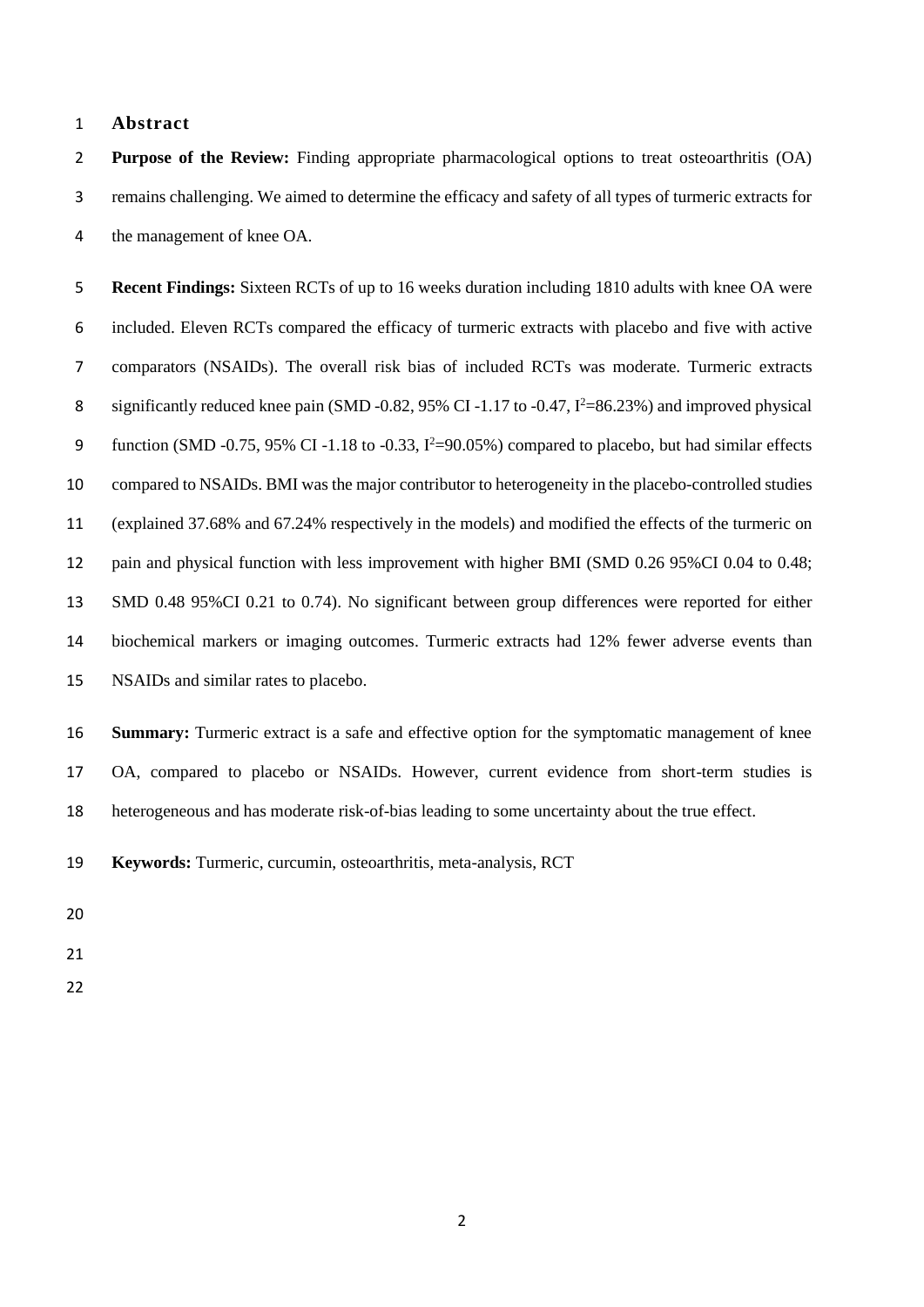## **Introduction:**

 Osteoarthritis (OA) is a common chronic disease which mainly affects the knee joints and causes joint pain and function loss [1]. Knee OA imparts a high societal cost with few and suboptimal management options [2]. With no approved disease-modifying drugs available for knee OA, current pharmacological treatment options are limited to analgesics, intra-articular corticosteroids, and non-steroid anti- inflammatory drugs (NSAIDs) [3]. While these medications have only a mild-to-moderate effect size for pain relief, they are associated with gastrointestinal, renal, and cardiovascular complications and are often contraindicated in patients with comorbidities [4]. Consequently, the global demand for a safe and effective therapeutic option for OA have refocused the interest from conventional drugs to complementary and alternative medicines [5]. In particular, one of the potential treatment options for knee OA is turmeric [6].

 Turmeric is a generic name for the yellow powder of the rhizome of genus *Curcuma*, including *C. longa* and *C. domestica* [7]. Turmeric has been widely used as a homology of food and medicine in several countries [8]. Curcuminoids (polyphenolic compounds) and polysaccharides are the key components of turmeric [9-11]. Moreover, curcumin is the most active constituent of turmeric and is classified "generally recognised as safe" by the US FDA [8, 12, 13]. The in-vitro, pre-clinical, and translational studies have demonstrated the potential of curcumin, turmeric extracts, and other multi-herbal formulations of curcumin in slowing OA progression and relieving OA-related pain [14, 15]. Previous systematic reviews synthesising the evidence on efficacy and safety of turmeric for the treatment of knee OA are limited by failing to consider the different types of turmeric extracts (holistic, bio-enhanced, curcuminoid-rich, polysaccharide-rich, etc.) and including non-curcuminoid turmeric extracts as thought they were curcumin [15, 16].

 Hence, the aim of this systematic review was to assess the efficacy and safety of all types of turmeric extracts, including curcuminoids and non-curcuminoid polysaccharide-rich extracts compared to placebo or active comparator in patients with knee OA.

**Methods**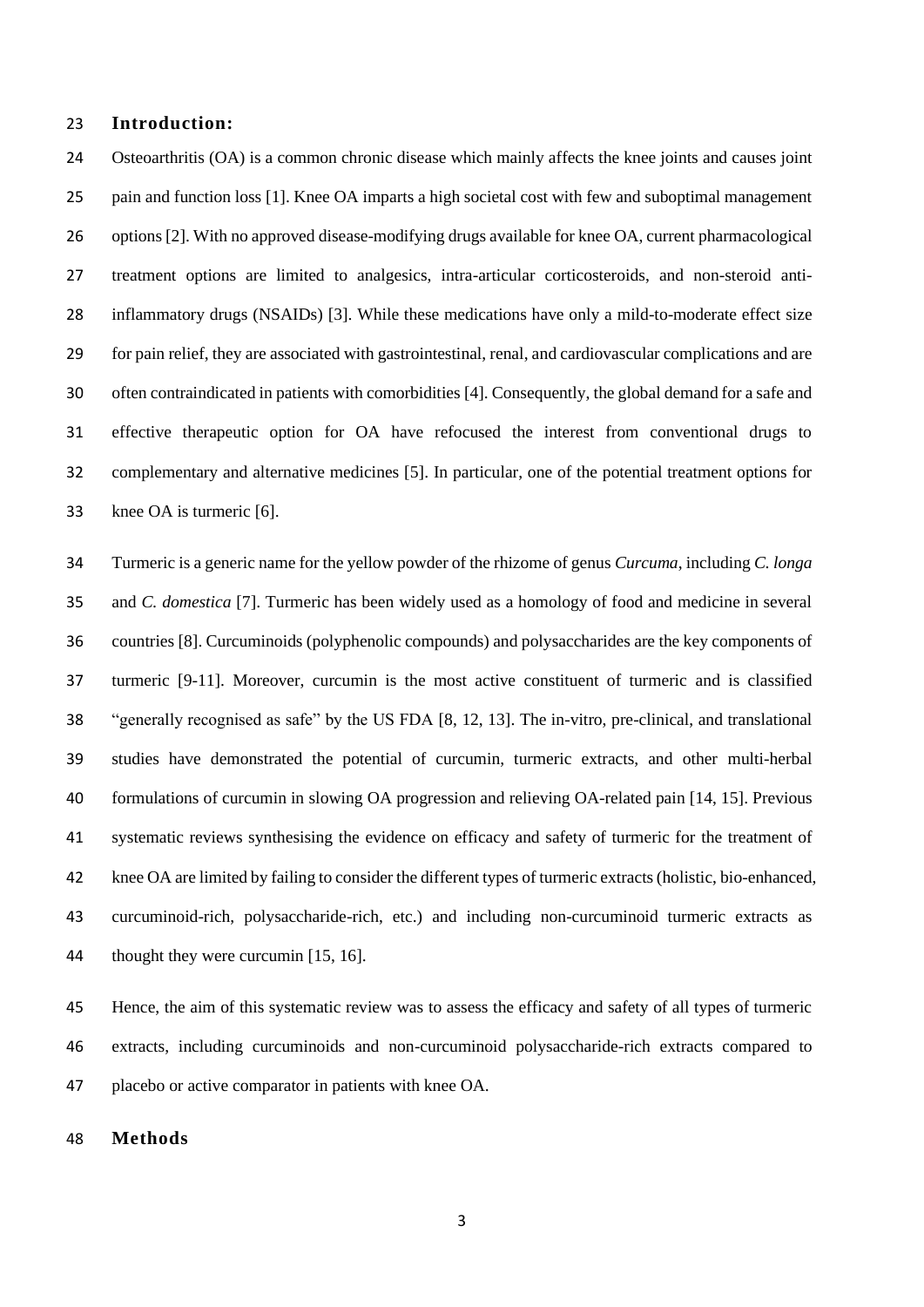We performed this systematic review and meta-analysis according to our pre-published protocol explicitly defining the Population, Intervention, Comparator, Outcome, and Study design (PICOS) of interest for inclusion [17]. We followed the Preferred Reporting Items for Systematic Reviews and Meta-Analyses (PRISMA) criteria reporting for our systematic review [18].

*Search strategy*

 We searched the online databases PubMed, Scopus, Embase, Web of Science, Cochrane Central Register of Controlled Trial, Google Scholar from inception to May 2020, using keywords: "osteoarthritis and its synonyms" for the population of interest; "curcumin", "turmeric", "curcuminoid", "curcuma", "jiang huang", and "turmerosaccharide" for the intervention of interest; placebo or other active comparator such as NSAIDs for the comparator; pain, physical function, synovitis or cartilage, biochemical markers, rescue medication or discontinuation, and adverse events (AEs) for the outcome of interest; "randomized controlled trial and its synonyms" for study design of interest. We confined the search results to human studies reported in English or Chinese. In addition, the abstract booklet from major conference proceedings and poster sessions were hand-searched for upcoming trials in 2019- 2020 in major conferences (European League Against Rheumatism (EULAR), Osteoarthritis Research Society International (OARSI), American Academy of Orthopaedic Surgeons (AAOS), and American College of Rheumatology (ACR)). Clinical trial registry (ClinicalTrials.gov) was also queried to search and identify any upcoming/unpublished trial of interest.

## *Study inclusion/exclusion criteria*

 We included all studies based on pre-specified PICOS items described in the protocol [17]. Briefly, we included RCTs of human participants with a clinical diagnosis of knee OA that compared the efficacy and/or safety of turmeric extracts with placebo or active comparators (e.g. NSAIDs). RCTs reporting at least one of the outcomes of interest were included. Non-randomised trials and trials of multi-herbal formulations that contain turmeric and non-*Curcuma* species extracts were excluded. Studies comparing combinations were included only if the same active intervention (except turmeric) was also present in the comparator group (e.g. both the treatment and control group received diclofenac) [19].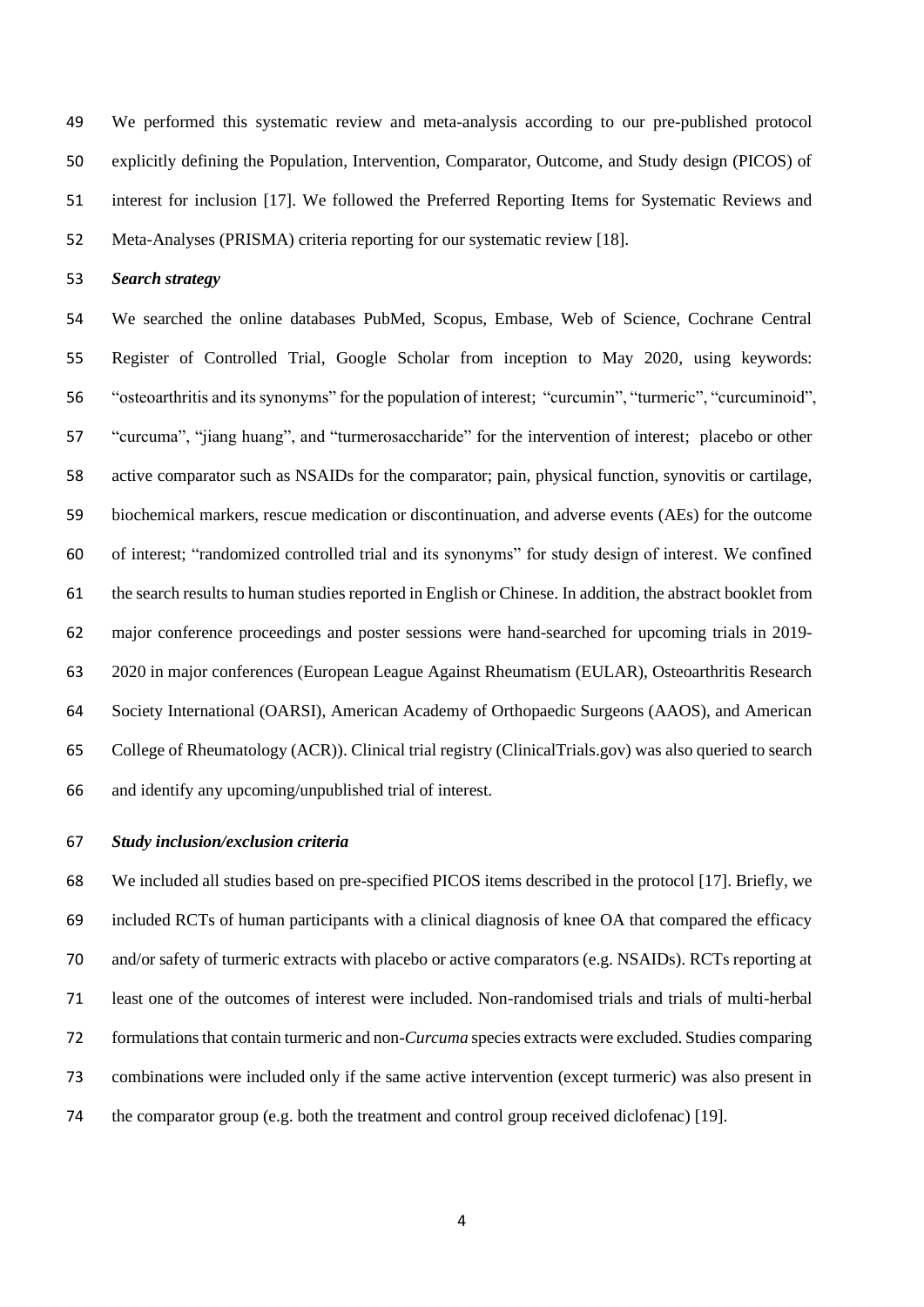- Study selection was performed by two reviewers (Z.W.&A.S.) independently. Any disagreements in
- inclusion were resolved through consensus and/or consultation with senior authors (B.A.).

## *Data collection, risk of bias, and quality assessment*

 Two reviewers (Z.W.&A.S.) independently extracted data from the included studies and discrepancies in data consistency were resolved through discussion between the reviewers. We extracted details of study design, characteristics of the population [age, sex, and body mass index (BMI)], sample size, intervention details and dosage, duration of follow-up, type of comparator placebo/active comparator, mean change values for efficacy outcome measures with standard deviation (SD), number of AEs reported, and change in pain medication. We included intention-to-treat data in our analysis, whenever available.

 For each outcome, when available, we used the change from baseline to the longest reported follow-up. When mean change was not reported, we calculated the arithmetic difference between baseline and follow-up. Where trials reported pain measured by more than one, we selected the pain measure to use in the following order of priority: Visual Analog Scale (VAS) for pain during any activity; the pain 89 subscale of the Western Ontario and McMaster Universities Osteoarthritis Index (WOMAC); the pain subscale of the Knee injury and Osteoarthritis Outcome Score (KOOS); and any other reported pain measures.

 The physical function subscale of WOMAC was the preferred measure for the assessment of functional improvement. In the absence of the WOMAC function subscale, other functional measurements or WOMAC total scores were used (17 subscales for function out of 24 subscales in the total WOMAC). The number of participants who experienced any AE and who commenced or discontinued any pain medication (rescue medication and/or any analgesics) were extracted, when available. For studies with incomplete data or unavailable data, we requested that the corresponding authors of the primary studies provide missing or additional data. In the event of no response from the authors of the primary studies, and unpublished original trial for which data were not available, outcomes were extracted from previous systematic reviews that included the missing data from the primary trial where available.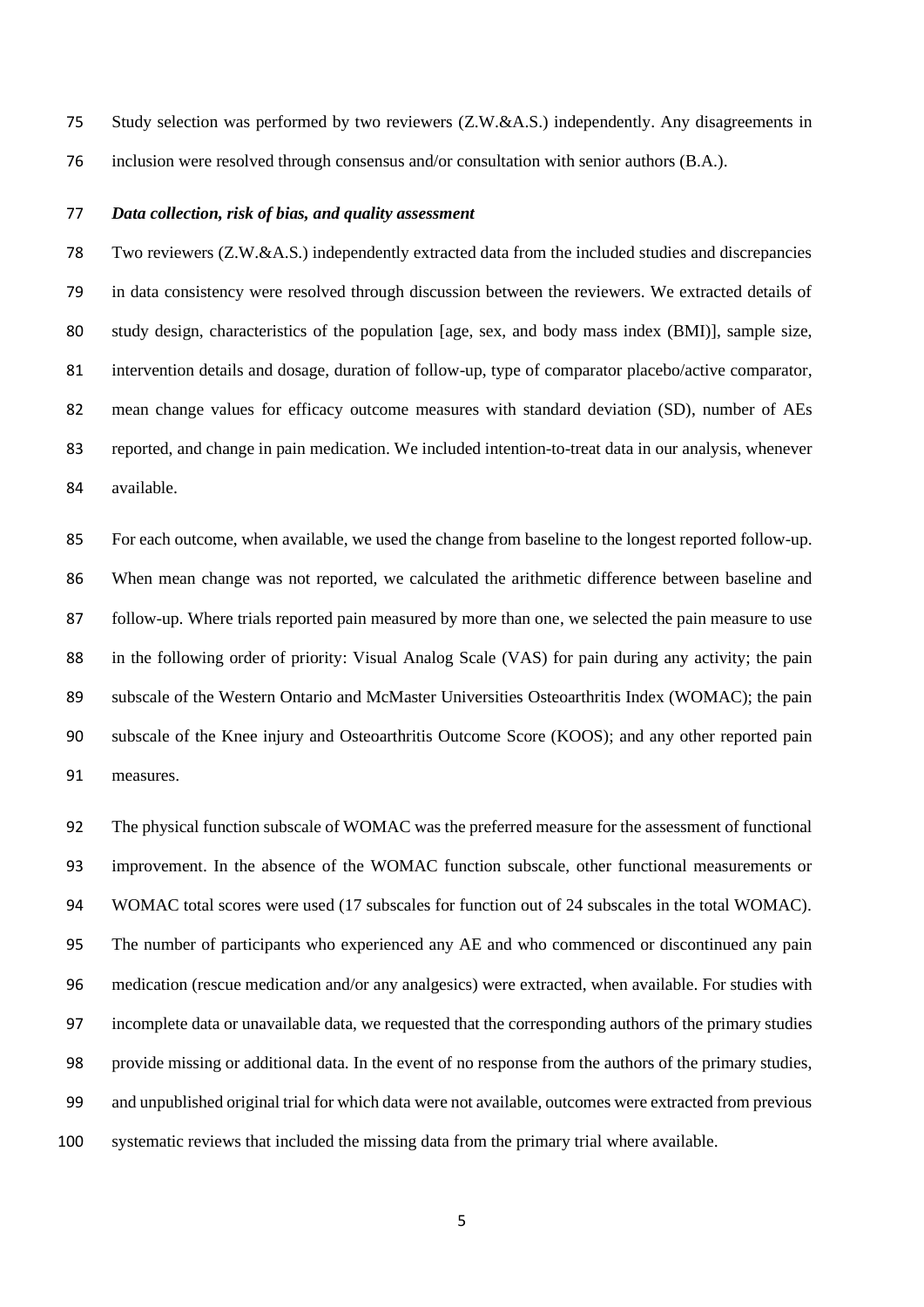Standard deviations (SD) were also extracted if reported, otherwise, SD were calculated by using the 102 following methods: 1) standard error or confidence intervals; 2) SD for change scores (SD<sub>diff</sub>) were 103 imputed using the SD from baseline  $(SD_{bl})$  to SD from post-intervention  $(SD_{bl})$  (Supplementary Formula-1, the conservative value of r=0.5 was used [20]); 3) *P* values that relate to the differences between mean changes in two groups according to the Cochrane handbook 5.1 Section 7.7.3. [21].

 For studies with more than two arms [22-26], we split the shared arm into two groups and analysed it with the independent comparator arms to enable comparison [21]. For example, trials comparing high- dose and low-dose curcumin, were divided into a corresponding number of pairwise comparisons of the study versus the placebo group with the number of the placebo group halved [26]. On some occasions, pain or WOMAC physical function changes were inferred from graphical information in the published papers [27], with missing SD imputed from other trials with the same outcome assessment tool [28].

 The methodological quality of the included RCTs was assessed using the Cochrane risk-of-bias (RoB) tool [29] by two reviewers (Z.W.&A.S.) independently using Review Manager (RevMan) 5.4.1 (The Cochrane Collaboration, 2020) [30]. A total of seven domains were evaluated following the Cochrane Handbook V.5.1.0, Chapter 8.5: random sequence generation, allocation concealment, blinding of participants and personnel, blinding of outcome assessment, incomplete outcome data, selective reporting, and other biases. Any disagreements in the evaluation were resolved through discussion with 118 the adjudicator (B.A.).

#### *Data synthesis and statistical analysis*

 Due to variation in outcome measures, the standardised mean difference (SMD) for the mean change from baseline to follow-up scores between groups were calculated using Hedges' g effect sizes. We used the risk difference (RD) to analyse and pool categorical outcomes, including AEs and rescue medications. We assessed the clinical heterogeneity based on PICOS characteristics of the included 124 RCTs. Statistical heterogeneity was assessed by  $I^2$  statistic ( $I^2$  >50% was considered substantial heterogeneity) [31]. We used a random-effects model with restricted maximum-likelihood to meta- analyse the effect estimates. Publication bias was assessed visually with funnel plots [32], and the trim-and-fill method was used to estimate the effect of publication bias (if any) [33].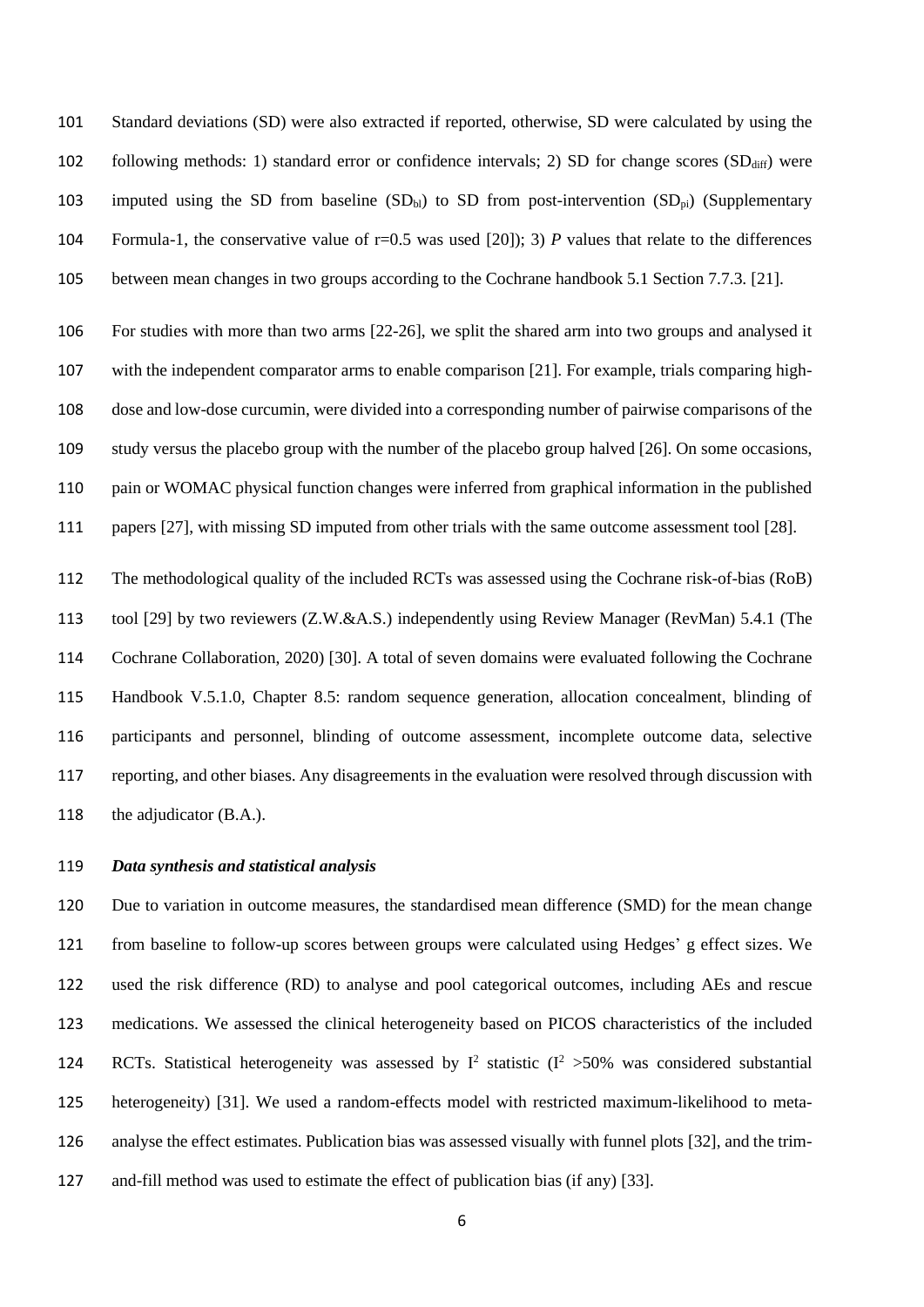Separate comparisons were conducted based on comparator types, such as studies comparing turmeric extract with placebo or NSAIDs (ibuprofen and diclofenac). To further explore the potential heterogeneity among the trials with placebo as a comparator, we performed a *post hoc* meta-regression of the effect sizes (SMDs) on study-level covariates: baseline characteristics of participants (age, gender, BMI), dosage, and duration; subgroup analyses were conducted to compare different formulation types (with or without bio-enhanced), type of pain measures (VAS vs. WOMAC/KOOS), RoB, trial location (Asian or not), and types of funding (investigator-initiated or industry). The association between covariate and effect sizes was analysed, and the proportion of heterogeneity that covariate explained 136 (measured using residual  $I^2$  statistics) and effect modification were reported [34, 35]. The statistical analyses were performed using STATA version 16 (STATA Corp., Texas, USA) and RevMan. We used a narrative synthesis approach to present the results of outcomes where data were not available/suitable for meta-analysis (biochemical markers and imaging biomarkers).

## **Results**

 A total of 130 citations were identified following the initial database search and exclusion of the duplicates. A total of 99 citations were excluded after screening based on title and abstract, and 31 full- text articles were assessed for eligibility. Overall, 16 RCTs qualified prespecified inclusion criteria as described in the protocolwere included in this systematic review (Figure-1).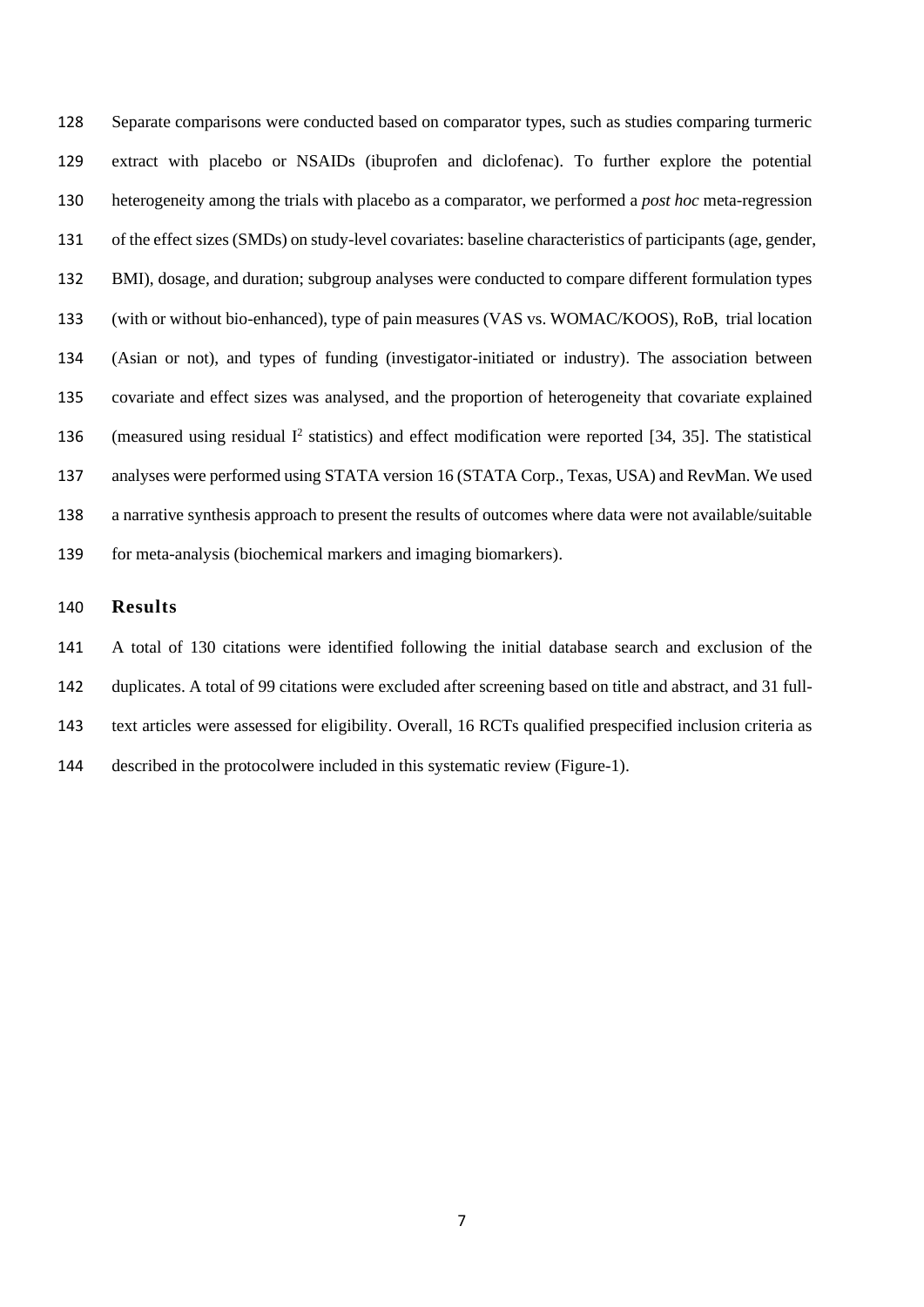



Figure. 1 PRISMA diagram of study selection, inclusion and exclusion of studies

#### *Characteristics of the included studies*

 Sixteen RCTs with a total of 1810 participants were included. Eleven studies compared turmeric extract formulations with placebo [15, 19, 22, 26, 36-42], with two studies using diclofenac in both treatment and comparator arms.[19, 38] Five studies were a head-to-head comparison between turmeric extract and NSAIDs (either ibuprofen or diclofenac) [23, 27, 43-45] (Table-1 and Supplementary Table-1).

The studies were conducted between 2009 and 2020. The majority were conducted in Asia (five from

India [22, 23, 27, 38, 40], three each from Thailand [19, 43, 45] and Iran [15, 37, 41], one each from

Japan [36], Indonesia [44], and Armenia [39]), while one study each was conducted in Belgium [26]

- and Australia [42]. The largest trial consisted of 367 primary knee osteoarthritis patients from Thailand
- [45].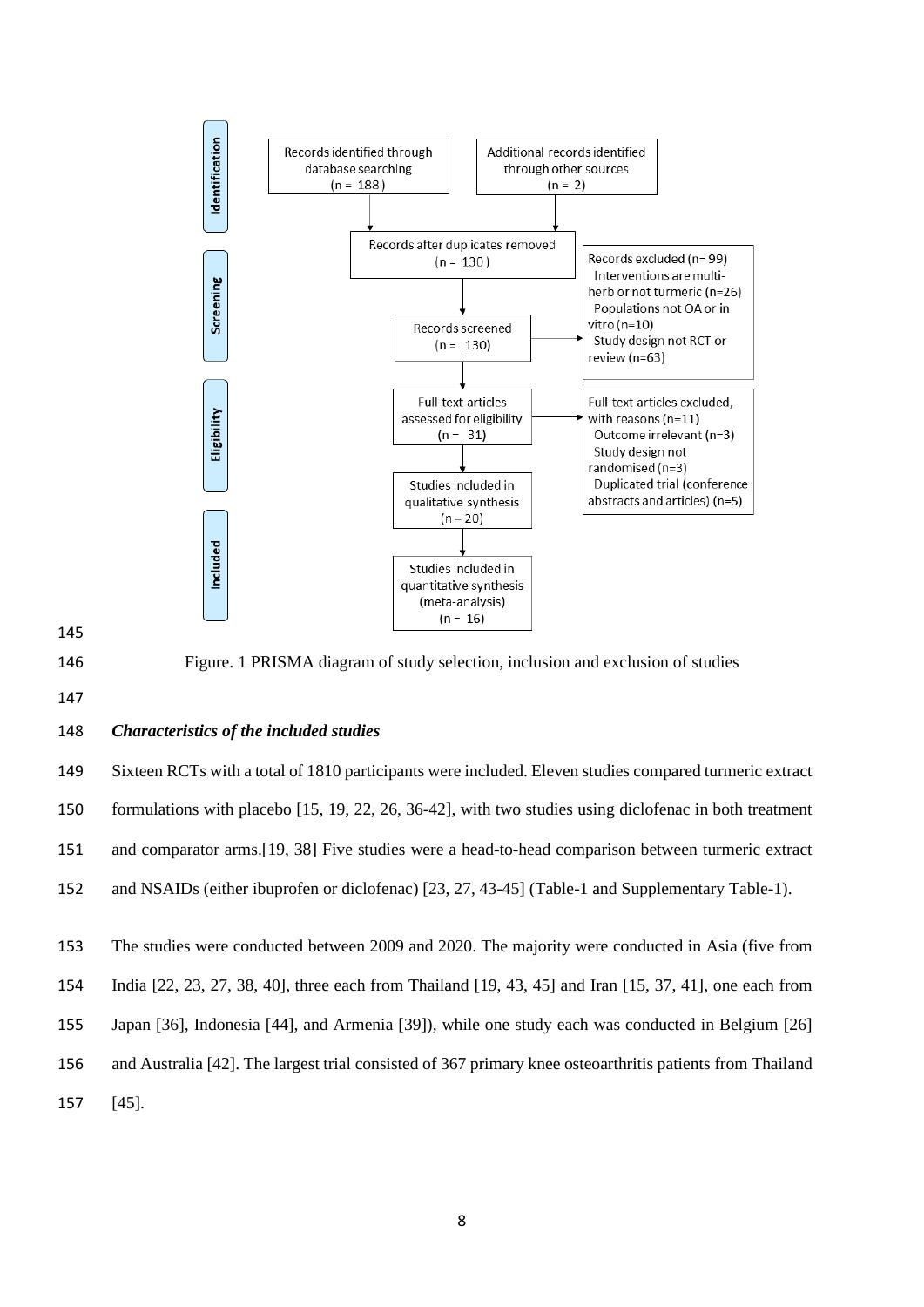Twelve studies assessed pain using VAS [15, 19, 22, 23, 26, 27, 36-38, 40, 42, 44], ten reported WOMAC scale [15, 22, 27, 37-42, 45], and seven studies reported both VAS and WOMAC [15, 22, 27, 37, 38, 40, 42]. Few studies used localised versions of WOMAC, such as Japanese [36] and Indian versions [22] of the WOMAC scale adapted to the local lifestyle. The daily dose of different formulations of turmeric extract varied across studies from 80 mg to 2000 mg. Included RCTs used turmeric extract formulations with varying bioavailability enhancers that were bio-optimised to 164 polysaccharides [22], turmeric oil [23], liposome [27], and BioPerine® (piperine standardised minimum to 95%) [37]. Ten of the included RCTs were registered in a clinical trials registry [22, 23, 26, 27, 38- 42, 45], and 37.5% of included RCTs were investigator-initiated, 37.5% were industry-funded trials and 25% did not report any funding details.

#### *Assessment of quality and risk of bias*

 The overall risk of bias of included trials was moderate with five trials assessed being high quality [23, 26, 39, 40, 42], according to the Cochrane RoB tool (Supplementary Figure-1). Nine of the included RCTs were assessed as having a high risk for incomplete outcome data reporting either due to loss to follow-up or to not employing intention-to-treat (ITT) analysis [15, 19, 27, 36, 37, 41, 43-45].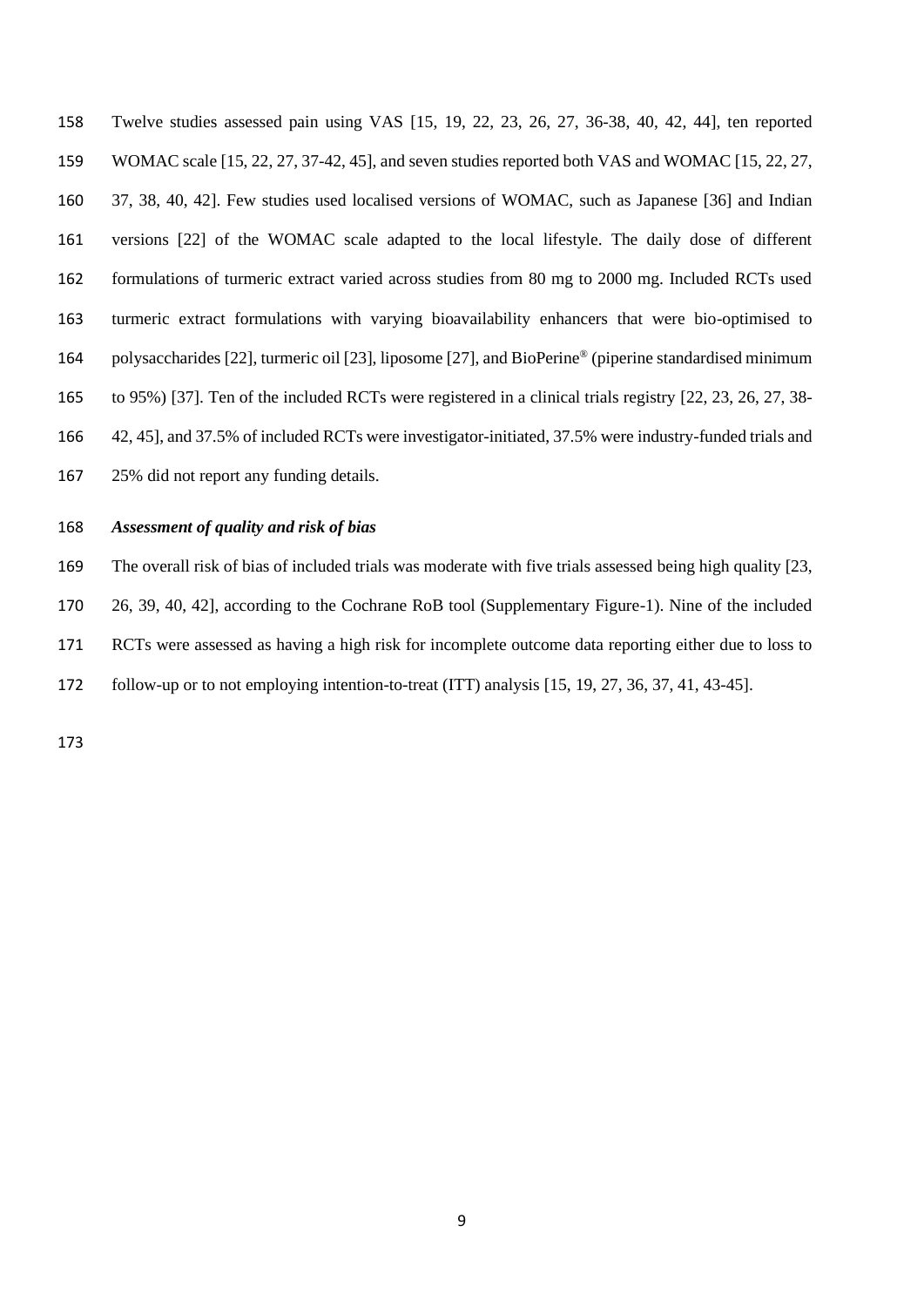Table 1. Characteristics of trials included in the analysis by year of publication.

| <b>Trial</b><br>No. | <b>Author, Year, and Country</b>                                                | Group                   | No. of<br><b>Patients</b> | Women,<br>No. $(\% )$       | Age, $y^*$                  | $\mathbf{BMI}$ *,†       | Weeks          | <b>Rescue</b><br>medication | Registered | <b>Funding</b>             |
|---------------------|---------------------------------------------------------------------------------|-------------------------|---------------------------|-----------------------------|-----------------------------|--------------------------|----------------|-----------------------------|------------|----------------------------|
|                     | Kuptniratsaikul et al, 2009,                                                    |                         | 55                        | 41 (78.8)                   | 61.4(8.7)                   | 26.4(3.7)                | 6              | None                        |            | Investigator               |
|                     | Thailand [43]                                                                   | $\mathbf{I}$            | 52                        | 45(81.8)                    | 60.0(8.4)                   | 26.8(4.8)                |                |                             |            | -initiated                 |
| $\overline{2}$      | Moharamzad et al, 2011, Iran (Unpublished) [15]                                 | $\mathbf T$             | 35                        | $\blacksquare$              | $\mathcal{L}_{\mathcal{A}}$ | $\overline{\phantom{a}}$ | 10             |                             |            |                            |
|                     |                                                                                 | P                       | 32                        |                             |                             |                          |                |                             |            |                            |
| 3                   | Kertia et al, 2012 Indonesiana [44, 48]                                         | $\mathbf T$             | 39                        | 24(61.5)                    | 64.1(8.8)                   | 26.3(3.6)                | $\overline{4}$ | Paracetamol                 |            | Investigator<br>-initiated |
|                     |                                                                                 | D                       | 41                        | 29(70.7)                    | 64.56(8.9)                  | 26.4(4.8)                |                |                             |            |                            |
|                     |                                                                                 | $\mathbf T$             | 44                        | 62(83.0)                    | >44.0                       |                          | 12             | None                        |            |                            |
|                     | Pinsornsak et al, 2012 Thailand [19]                                            | P                       | 44                        |                             |                             |                          |                |                             |            |                            |
| 5                   | Madhu et al, 2013 India [22]                                                    | $T_{a}$                 | 30                        | 17(56.7)                    | 56.6(10.6)                  | 27.0(4.6)                |                | Paracetamol                 | yes        |                            |
|                     |                                                                                 | $\mathbf{P}_{\text{a}}$ | 30                        | 17(56.7)                    | 56.8(10.0)                  | 28.0(4.2)                | 6              |                             |            |                            |
|                     |                                                                                 | T <sub>b</sub>          | 30                        | 24(80.0)                    | 58.2 (9.3)                  | 27.9(5.2)                |                |                             |            |                            |
|                     |                                                                                 | P <sub>b</sub>          | 30                        | 25(83.3)                    | 56.8(8.0)                   | 27.8(3.1)                |                |                             |            |                            |
|                     |                                                                                 | $\mathbf T$             | 185                       | 139 (86.9)                  | 60.9(6.9)                   | 26.6(4.0)                | $\overline{4}$ | Tramadol                    |            | Investigator<br>-initiated |
| 6                   | Kuptniratsaikul et al, 2014 Thailand [45]                                       | <b>I</b>                | 182                       | 157 (91.8)                  | 60.3(6.8)                   | 26.5(3.7)                |                |                             | yes        |                            |
|                     |                                                                                 |                         | 25                        | 14(77.8)                    | 71.9(5.3)                   | 25.1(2.7)                |                | Celecoxib /                 |            | Industry                   |
| 7                   | Nakagawa et al, 2014 Japan [36]                                                 | $\mathbf{P}$            | 25                        | 18(78.3)                    | 66.1(7.2)                   | 24.8(2.3)                | 8              | pain relief<br>patches      |            |                            |
|                     |                                                                                 | $\mathbf T$             | 27                        | 22(73.7)                    | 57.3 (8.8)                  | 28.8(3.2)                |                |                             |            |                            |
|                     | Panahi et al, $2014 \times \&$ Panahi et al, $2015 \times \text{tran}$ [37, 47] |                         | 26                        | 22(81)                      | 57.6(9.1)                   | 29.6(4.5)                | 6              | Naproxen                    |            | Investigator               |
| 8                   |                                                                                 | $\mathbf T$             | 19                        | 14(73.7)                    | 57.3(8.8)                   | 28.8(3.2)                |                |                             |            | -initiated                 |
|                     | Rahimnia et al, 2015 <sup>‡</sup> Iran [48]                                     | P                       | 21                        | 17(81.0)                    | 57.6(9.1)                   | 29.6(4.5)                | 6              |                             |            |                            |
| 9                   | Srivastava et al, 2016 India [38]                                               | $\mathbf T$             | 78                        | 53 (67.9)                   | 50.2(8.1)                   | 28.3(5.1)                |                |                             |            |                            |
|                     |                                                                                 |                         | 82                        | 50(61.0)                    | 50.3(8.6)                   | 27.4(5.8)                | 16             | Diclofenac                  | yes        | Industry                   |
|                     | Haroyan et al,                                                                  | T                       | 66                        | 60(90.9)                    | 54.7 (8.8)                  | 28.3(3.6)                |                |                             |            | Industry                   |
| 10                  | 2018 Armenia [39]                                                               | P                       | 68                        | 65 (96.6)                   | 56.0(8.6)                   | 28.8(3.4)                | 12             | None                        | yes        |                            |
|                     |                                                                                 | $\mathbf T$             | 25                        | $\blacksquare$              | 55.2(8.6)                   | 25.4(2.8)                |                |                             |            |                            |
| 11                  | Panda et al, 2018 India [40]                                                    |                         | 25                        | $\mathcal{L}_{\mathcal{A}}$ | 53.1(8.3)                   | 25.0(1.9)                | $\,$ 8 $\,$    | Paracetamol                 | yes        | Industry                   |
| 12                  | Gupte et al, 2019 India [27]                                                    | T                       | 17                        | 11(64.7)                    | 57.0(7.5)                   | 28.2(5.8)                | 12             | None                        | yes        | Industry                   |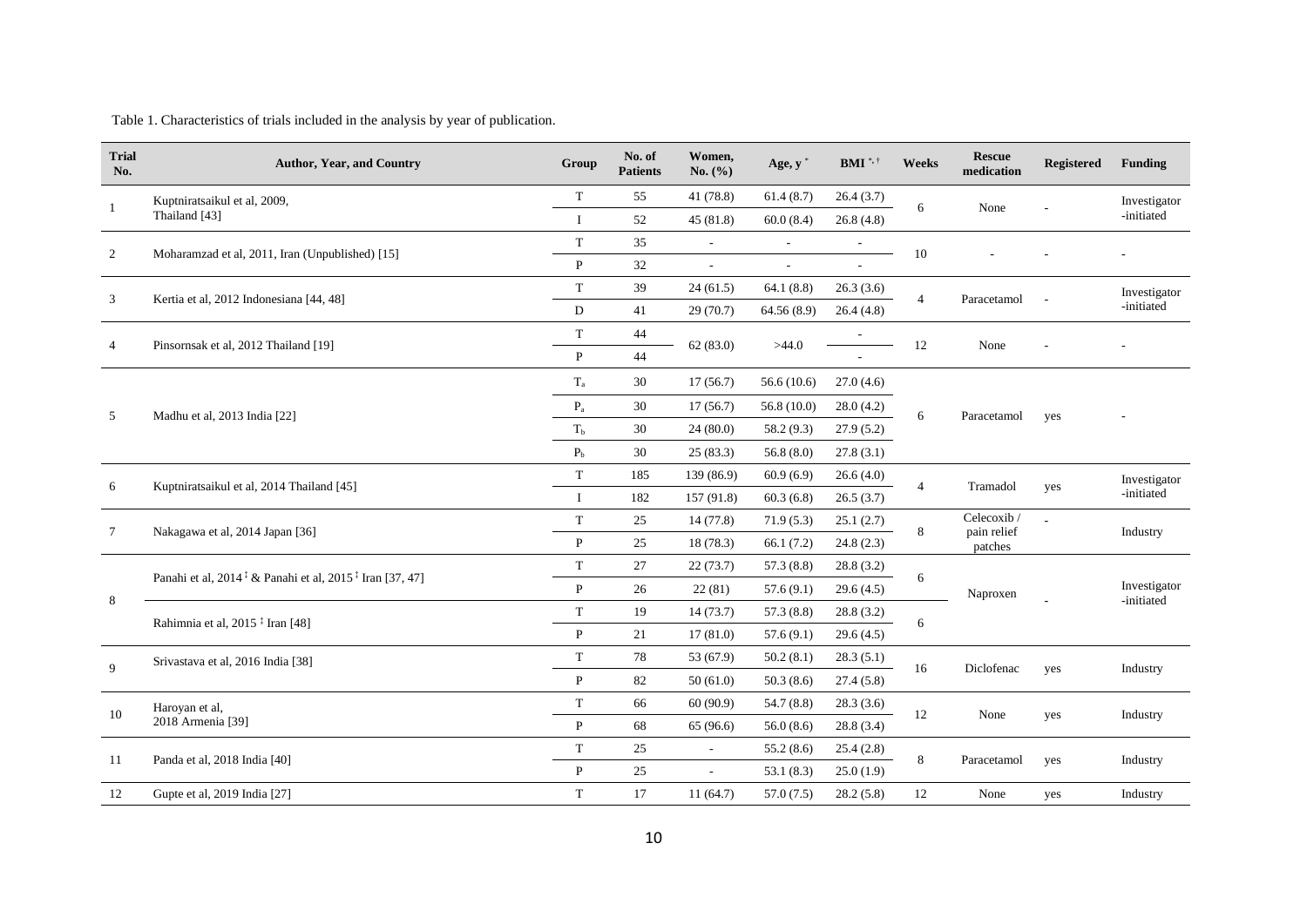| <b>Trial</b><br>No. | <b>Author, Year, and Country</b>  | Group          | No. of<br><b>Patients</b> | Women,<br>No. (%) | Age, y    | $BMI^{\ast, \dagger}$    | Weeks                   | <b>Rescue</b><br>medication | <b>Registered</b> | <b>Funding</b>           |
|---------------------|-----------------------------------|----------------|---------------------------|-------------------|-----------|--------------------------|-------------------------|-----------------------------|-------------------|--------------------------|
|                     |                                   |                | 25                        | 23(92.0)          | 54.0(8.0) | 30.5(5.1)                |                         |                             |                   |                          |
|                     |                                   | $T_{\rm a}$    | 49                        | 39(79.6)          | 60.9(9.8) | 29.4(4.9)                | 12                      | Paracetamol                 | yes               | Industry                 |
| 13                  | Henrotin et al, 2019 Belgium [26] | T <sub>b</sub> | 47                        | 40(85.1)          | 61.4(7.5) | 30.4(5.2)                |                         |                             |                   |                          |
|                     |                                   | P              | 45                        | 34(75.6)          | 63.3(7.7) | 29.4(5.2)                |                         |                             |                   |                          |
|                     | Shep et al, 2019 India [23-25]    | $T_{\rm a}$    | 71                        | 21(29.6)          | 52.6(4.5) | $\overline{\phantom{a}}$ |                         | Paracetamol                 | yes               | $\overline{\phantom{a}}$ |
| 14                  |                                   | T <sub>b</sub> | 70                        | 25(35.7)          | 53.1(4.2) | ۰.                       | 4                       |                             |                   |                          |
|                     |                                   | D              | 69                        | 21(30.4)          | 52.1(3.8) | $\sim$                   |                         |                             |                   |                          |
| 15                  |                                   |                | 36                        | 29(80.6)          | 54.1(5.8) | $\overline{\phantom{a}}$ |                         |                             |                   | Investigator             |
|                     | Hashemzadeh et al, 2020 Iran [41] |                | 35                        | 31(88.6)          | 56.5(5.8) | $\overline{\phantom{a}}$ | Paracetamol<br>$\sigma$ | yes                         | -initiated        |                          |
| 16                  | Wang et al, 2020 Australia [42]   |                | 36                        | 18(50.0)          | 61.3(8.5) | 29.9(6.3)                | 12<br>Paracetamol       |                             |                   | Investigator             |
|                     |                                   |                | 34                        | 21(62)            | 62.4(8.8) | 30.6(7.2)                |                         | yes                         | -initiated        |                          |

Abbreviations: T, Turmeric; P, Placebo; I, Iburprfen; D, Diclofenac; BMI, Body Mass Index.

\* Data expressed as mean (SD) or otherwise specified.

† Calculated as weight in kilograms divided by height in meters squared.

‡ The Panahi et al. 2014 & 2015 and Rahimnia et al, 2015 reported results from the same trial conducted at Baqiyatallah University of Medical Sciences, Tehran, Iran.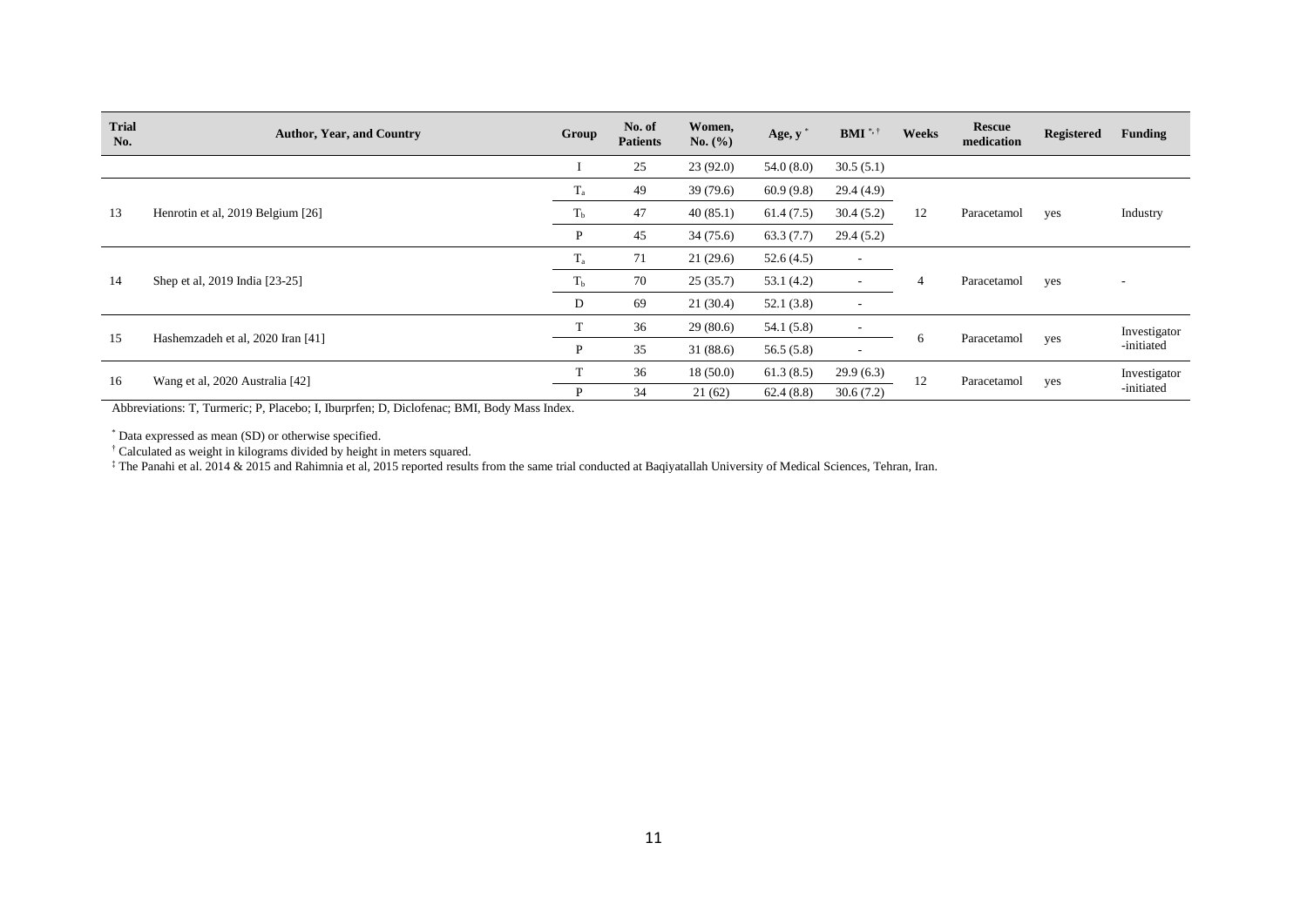Twelve RCTs included 577 and 494 participants in the turmeric extract and placebo groups, respectively [15, 19, 22, 24, 26, 36-42], and five RCTs included 342 and 306 participants in the turmeric extract and active control (NSAIDs) group [23, 27, 43-45]. Turmeric extract had a large effect on knee pain  $(SMD = -0.82, 95\% CI -1.17$  to  $-0.47)$  compared to placebo but a similar effect to NSAIDs  $(SMD = -0.82, 95\% CI -1.17)$ 0.09, 95%CI -0.30 to 0.12) (Figure-2). Substantial heterogeneity was observed in the turmeric vs. placebo comparison  $(I^2=86.23\%)$ , and moderate heterogeneity in the turmeric vs. NSAIDS group  $(I^2=34.97\%)$ .

|                                                                       |     | <b>Treatment</b> |               | Control |                | Favors    | Favors                              | Hedges's g          | Weight                        |      |
|-----------------------------------------------------------------------|-----|------------------|---------------|---------|----------------|-----------|-------------------------------------|---------------------|-------------------------------|------|
| Study                                                                 | N   | Mean             | <b>SD</b>     | N       | Mean           | <b>SD</b> | Turmeric                            | Comparator          | with 95% CI                   | (%)  |
| Turmeric vs. placebo                                                  |     |                  |               |         |                |           |                                     |                     |                               |      |
| Moharamzad (2011)                                                     | 35  |                  | $-13.7$ 11.36 | 32      | $-1.5$         | 13.1      |                                     |                     | $-0.99$ [ $-1.49$ . $-0.48$ ] | 5.23 |
| Pinsornsak (2012)                                                     | 44  | $-2.31$          | 1.35          | 44      | $-1.76$        | 1.35      |                                     |                     | $-0.40$ [ $-0.82$ , 0.01]     | 5.49 |
| Madhu (2013) a                                                        | 29  | -47.02 19.65     |               | 29      | $-15.47$       | 18.35     |                                     |                     | $-1.64$ [ $-2.23$ , $-1.05$ ] | 4.95 |
| Madhu (2013) b                                                        | 28  |                  | $-29.5$ 25.12 | 24      | $-31.68$       | 18.97     |                                     |                     | $0.10$ [ $-0.44$ , $0.63$ ]   | 5.12 |
| Nakagawa (2014)                                                       | 15  | $-.32$           | .15           | 20      | $-.21$         | .15       |                                     |                     | $-0.72$ [ $-1.39$ , $-0.04$ ] | 4.66 |
| Panahi (2014)                                                         | 19  | $-3.8$           | 3.65          | 21      | $-1.1$         | 3.74      |                                     |                     | $-0.72$ [ $-1.34$ , $-0.09$ ] | 4.82 |
| Srivastava (2016)                                                     | 78  | $-3.91$          | 1             | 82      | $-2.55$        | 1.27      |                                     |                     | $-1.18$ [ $-1.52$ , $-0.85$ ] | 5.72 |
| Haroyan (2018)                                                        | 66  | $-1.86$          | 2.95          | 68      | $-.69$         | 2.7       |                                     |                     | $-0.41$ [ $-0.75$ , $-0.07$ ] | 5.70 |
| Panda (2018)                                                          | 25  | $-25.11$         | 8.66          | 25      | $-7.97$        | 5.29      |                                     |                     | $-2.35$ [ $-3.07$ , $-1.64$ ] | 4.53 |
| Henrotin (2019) a                                                     | 49  | $-12.3$          | 19.4          | 23      | $-10.8$        | 16.5      |                                     |                     | $-0.08$ [ $-0.57$ , 0.41]     | 5.27 |
| Henrotin (2019) b                                                     | 46  | $-12.8$          | 18.4          | 22      | $-10.8$        | 16.5      |                                     |                     | $-0.11$ [ $-0.61$ , 0.39]     | 5.23 |
| Shep (2019) a                                                         | 71  | $-6.52$          | .89           | 35      | $-5.61$        | .88       |                                     |                     | $-1.02$ [ $-1.44$ , $-0.59$ ] | 5.47 |
| Hashemzadeh (2020)                                                    | 36  | $-9.53$          | 4.87          | 35      | $-1.71$        | 4.31      |                                     |                     | $-1.68$ [ $-2.22$ , $-1.14$ ] | 5.12 |
| <b>Wang (2020)</b>                                                    |     | 36 -23.75 18.44  |               | 34      | $-14.64$ 18.34 |           |                                     |                     | $-0.49$ [ $-0.96$ , $-0.02$ ] | 5.33 |
| Heterogeneity: $t^2$ = 0.37, $I^2$ = 86.23%, H <sup>2</sup> = 7.26    |     |                  |               |         |                |           |                                     |                     | $-0.82$ [ $-1.17, -0.47$ ]    |      |
| Test of $\theta_i = \theta_i$ : Q(13) = 78.81, p = 0.00               |     |                  |               |         |                |           |                                     |                     |                               |      |
|                                                                       |     |                  |               |         |                |           |                                     |                     |                               |      |
| <b>Turmeric vs. NSAIDs</b>                                            |     |                  |               |         |                |           |                                     |                     |                               |      |
| Kuptniratsaikul (2009)                                                | 45  | $-2.7$           | 2.6           | 46      | $-2$           | 2.3       |                                     |                     | $-0.28$ [ $-0.69$ , 0.13]     | 5.51 |
| Kertia (2012)                                                         | 39  | $-33.77$         | 22.94         | 41      | $-29.54$       | 21.53     |                                     |                     | $-0.19$ [ $-0.62$ , 0.25]     | 5.44 |
| Kuptniratsaikul (2014)                                                | 171 | $-2.05$          | 1.97          | 160     | $-2.23$        | 1.86      |                                     |                     | $0.09$ [ $-0.12$ , $0.31$ ]   | 5.98 |
| Gupte (2019)                                                          | 17  | $-51$            | 19.09         | 25      | $-55$          | 16.52     |                                     |                     | $0.22$ [ $-0.38$ , $0.83$ ]   | 4.89 |
| Shep (2019) b                                                         | 70  | $-5.93$          | .99           | 34      | $-5.61$        | .88       |                                     |                     | $-0.33$ [ $-0.74$ , 0.08]     | 5.52 |
| Heterogeneity: $\tau^2$ = 0.02, $I^2$ = 34.97%, H <sup>2</sup> = 1.54 |     |                  |               |         |                |           |                                     |                     | $-0.09$ [ $-0.30$ , 0.12]     |      |
| Test of $\theta_i = \theta_i$ : Q(4) = 5.95, p = 0.20                 |     |                  |               |         |                |           |                                     |                     |                               |      |
|                                                                       |     |                  |               |         |                |           | $-3$<br>$-2$<br>$\mathbf 0$<br>$-1$ | $\overline{2}$<br>1 | 3                             |      |
| Random-effects REML model                                             |     |                  |               |         |                |           |                                     |                     |                               |      |

Figure. 2 Forest plot depicting the standardised mean difference of change in knee pain

## *Physical function*

Ten RCTs included 508 and 465 participants in the turmeric extract and placebo groups, respectively [15, 22, 25, 26, 37-42], and three RCTs included 258 and 219 participants in the turmeric extract and active control (NSAIDs) group [23, 27, 45]. Compared to placebo, turmeric had a clinically and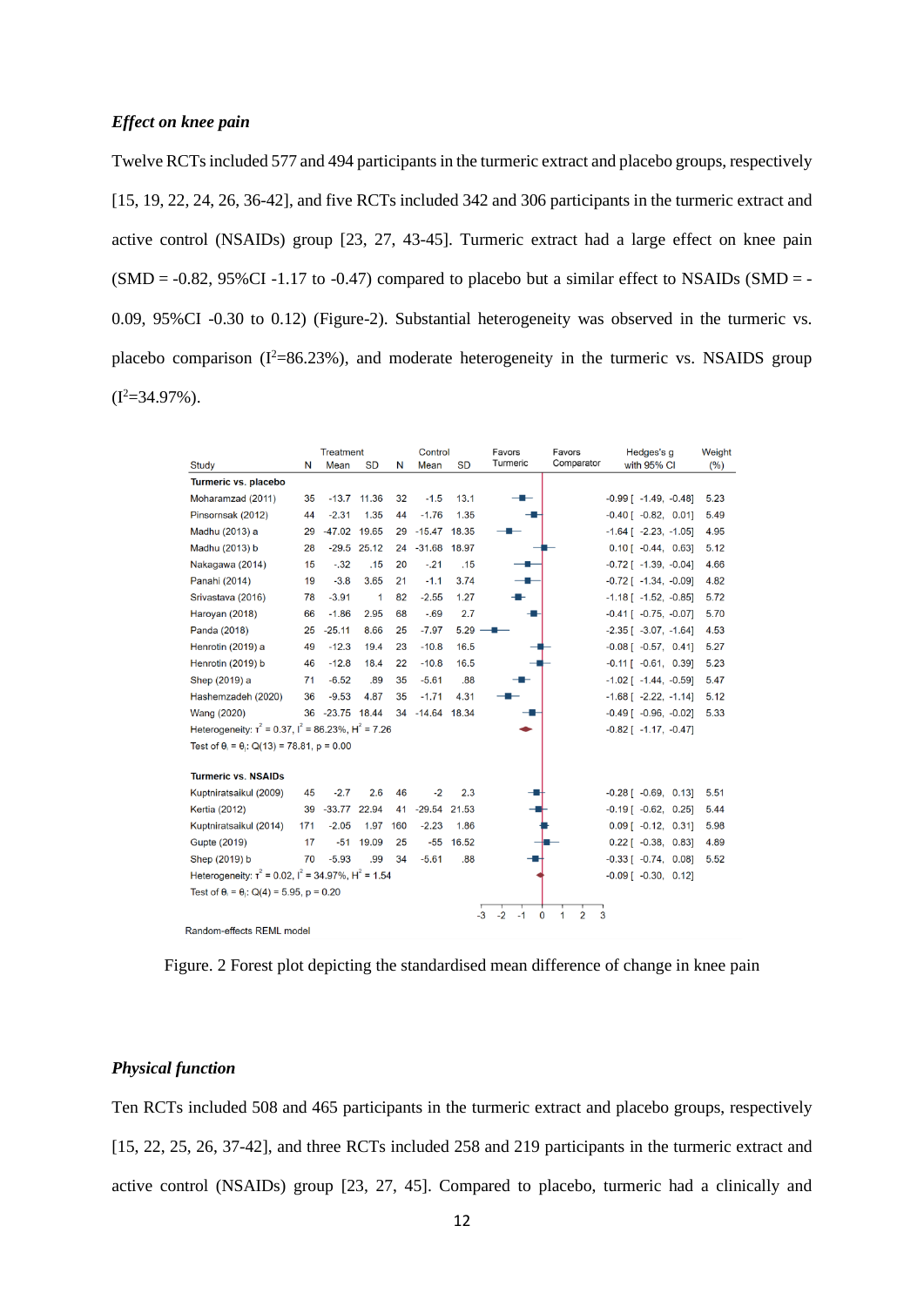statistically significant effect on improving knee function (SMD=-0.75, 95%CI -1.18 to -0.33), whereas there was no difference compared to NSAIDs (SMD=-0.14, 95%CI -0.36 to 0.09) (Figure-3). Substantial heterogeneity was observed for physical function in the turmeric vs. placebo  $(I^2=90.05\%)$ and small heterogeneity in the turmeric vs. NSAIDs  $(I^2=20.02\%)$ .

|                                                                       |     | <b>Treatment</b>  |           |     | Control           |           | Favors                | Favors           | Hedges's g                    | Weight  |
|-----------------------------------------------------------------------|-----|-------------------|-----------|-----|-------------------|-----------|-----------------------|------------------|-------------------------------|---------|
| Study                                                                 | N   | Mean              | <b>SD</b> | N   | Mean              | <b>SD</b> | Turmeric              | Comparator       | with 95% CI                   | $(\% )$ |
| Turmeric vs. placebo                                                  |     |                   |           |     |                   |           |                       |                  |                               |         |
| Moharamzad (2011)                                                     | 35  | $-4.6$            | 4.22      | 32  | $-2$              | 4.88      |                       |                  | $-0.57$ [ $-1.05$ , $-0.08$ ] | 6.68    |
| Madhu (2013) a                                                        | 29  | $-27.83$          | 14.08     | 29  | $-9.33$           | 11.4      |                       |                  | $-1.42$ [ $-1.99$ , $-0.85$ ] | 6.35    |
| Madhu (2013) b                                                        | 28  | $-24.52$          | 21.44     | 24  | $-23.38$          | 17.13     |                       |                  | $-0.06$ [ $-0.59$ , 0.48]     | 6.48    |
| Panahi (2014)                                                         | 19  | $-13.1$           | 12.57     | 21  | $-2$              | 11.48     |                       |                  | $-0.91$ [ $-1.55$ , $-0.27$ ] | 6.08    |
| Srivastava (2016)                                                     | 78  | $-21.89$          | 5.23      | 82  | $-17.11$          | 5.53      |                       |                  | $-0.88$ [ $-1.21$ , $-0.56$ ] | 7.20    |
| Haroyan (2018)                                                        | 66  | $-3.83$           | 7.56      | 68  | $-1.34$           | 7.01      |                       |                  | $-0.34$ [ $-0.68$ , $-0.00$ ] | 7.16    |
| Panda (2018)                                                          | 25  | $-13.08$          | 2.81      | 25  | $-4.44$           |           | $2.63$ –              |                  | $-3.12$ [ $-3.95$ , $-2.30$ ] | 5.36    |
| Henrotin (2019) a                                                     | 47  | $-9.2$            | 19.5      | 40  | $-7.3$            | 14.6      |                       |                  | $-0.11$ [ $-0.53$ , 0.31]     | 6.91    |
| Henrotin (2019) b                                                     | 38  | $-10.3$           | 20.9      | 40  | $-7.3$            | 14.6      |                       |                  | $-0.17$ [ $-0.61$ , 0.27]     | 6.83    |
| Shep (2019) a                                                         | 71  | $-37.66$          | 5.88      | 35  | $-34.97$          | 5.05      |                       |                  | $-0.48$ [ $-0.88$ , $-0.07$ ] | 6.95    |
| Hashemzadeh (2020)                                                    | 36  | $-29.11$          | 20.87     | 35  | $-5$              | 26.57     |                       |                  | $-1.00$ [ $-1.49$ , $-0.51$ ] | 6.66    |
| Wang (2020)                                                           |     | 36 -292.01 232.62 |           |     | 34 -179.75 232.24 |           |                       |                  | $-0.48$ [ $-0.95$ , $-0.01$ ] | 6.73    |
| Heterogeneity: $t^2 = 0.49$ , $t^2 = 90.05\%$ , $H^2 = 10.05$         |     |                   |           |     |                   |           |                       |                  | $-0.75$ [ $-1.18$ , $-0.33$ ] |         |
| Test of $\theta_i = \theta_i$ : Q(11) = 66.67, p = 0.00               |     |                   |           |     |                   |           |                       |                  |                               |         |
|                                                                       |     |                   |           |     |                   |           |                       |                  |                               |         |
| <b>Turmeric vs. NSAIDs</b>                                            |     |                   |           |     |                   |           |                       |                  |                               |         |
| Kuptniratsaikul (2014)                                                | 171 | $-1.89$           | 2.04      | 160 | $-1.84$           | 1.93      |                       |                  | $-0.03$ [ $-0.24$ , 0.19]     | 7.47    |
| Gupte (2019)                                                          | 17  | $-15.5$           | 18.07     | 25  | -9                | 14.27     |                       |                  | $-0.40$ [ $-1.01$ , 0.21]     | 6.20    |
| Shep (2019) b                                                         | 70  | $-36.13$          | 3.61      | 34  | $-34.97$          | 5.05      |                       |                  | $-0.28$ [ $-0.69$ , 0.13]     | 6.94    |
| Heterogeneity: $\tau^2$ = 0.01, $I^2$ = 20.02%, H <sup>2</sup> = 1.25 |     |                   |           |     |                   |           |                       |                  | $-0.14$ [ $-0.36$ , 0.09]     |         |
| Test of $\theta_1 = \theta_1$ : Q(2) = 2.13, p = 0.35                 |     |                   |           |     |                   |           |                       |                  |                               |         |
|                                                                       |     |                   |           |     |                   |           | $-3$<br>$-2 - 1$<br>0 | 2<br>1<br>3<br>4 |                               |         |
| Random-effects REML model                                             |     |                   |           |     |                   |           |                       |                  |                               |         |

Figure. 3 Forest plot depicting the standardised mean difference of change in knee physical function *Meta-regression and subgroup analysis*

We only analysed heterogeneity in the turmeric versus placebo group for pain and physical function by meta-regression or subgroup analysis (Supplementary Table-2). The meta-regression for the primary outcome of pain, with study-level participant BMI as a covariate, showed that 82.77% of the residual variance (heterogeneity) was between-study (while only 17.23% of variance was within-study) and BMI was able to explain 37.68% (adjusted  $R^2$ ) of the between-study variance for SMDs of pain, with one unit increase in BMI modified 0.26 (0.04 to 0.48) less SMD of turmeric improvement in pain (Supplementary Table 2 and Figure-2 for heterogeneity proportion). Similarly, regression with the study-level participant age demonstrated that 85.67% of the residual variance was between-study and 17.94% (adjusted  $R^2$ ) of between-study variance was explained by age for SMDs of pain, with one year increase in age modified 0.07 (-0.01 to 0.14) less SMD of turmeric improvement in pain. Meta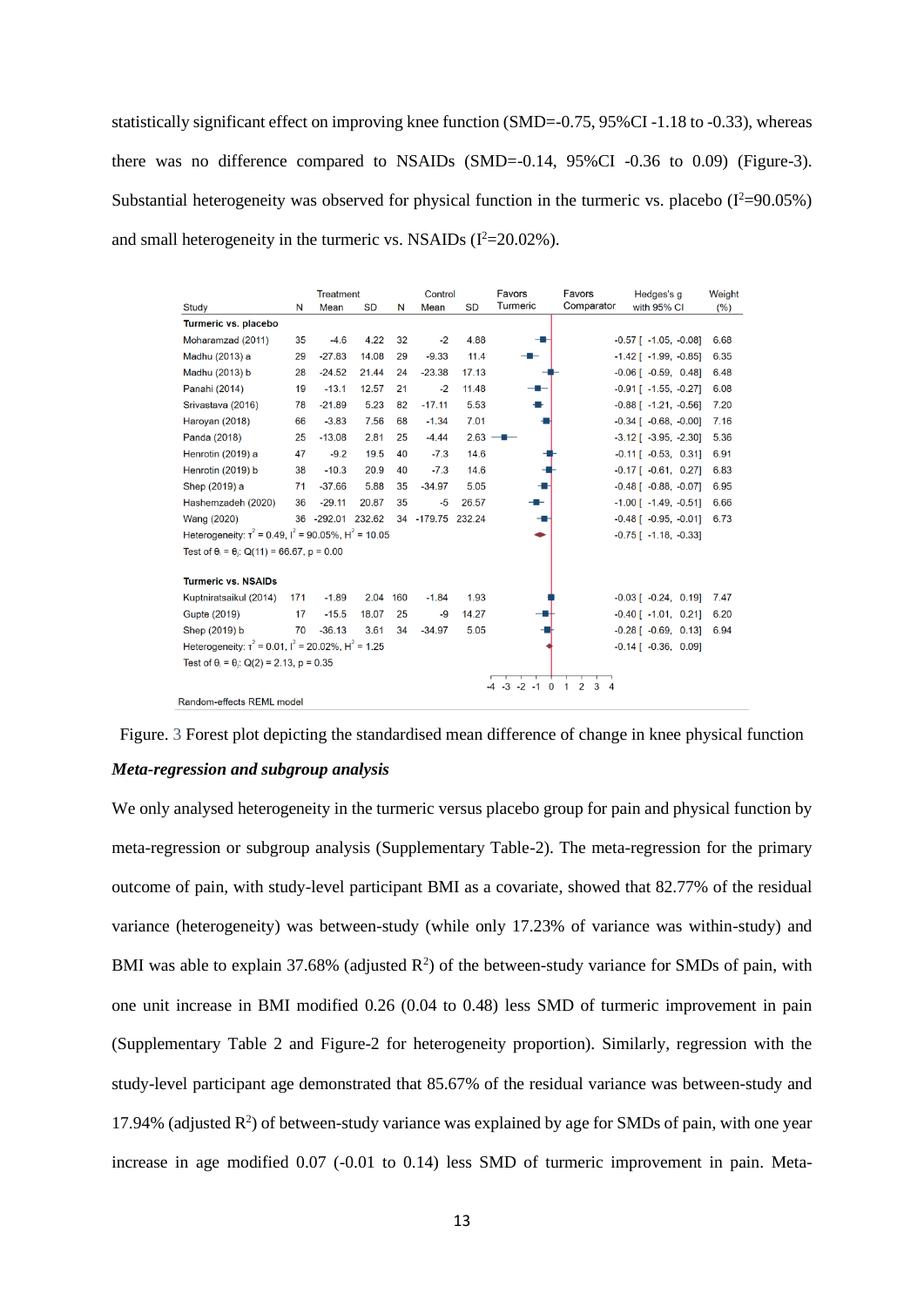regression analysis for physical function with BMI as a covariate reported that 81.67% of the residual variance was between-study and 67.24% (adjusted  $\mathbb{R}^2$ ) of the between-study variance was explained by BMI. Every unit increase in BMI modified 0.48 (0.21, 0.74) less SMD of turmeric improvement in physical function (Table 2. bubble plots for meta-regression were provided in Supplementary Figures-3~6). There are significant associations between treatment effect for pain and physical function with BMI, patients with less BMI was more likely to respond. Similar but nonsignificant association were observed for effect sizes with age, with older people less likely to respond. Meta-regression for other covariates, such as duration, dosage and study-level gender proportion, did not explain or explained less than 10 % (adjusted  $\mathbb{R}^2$ ) of the variance.

Among trials comparing turmeric and placebo, subgroup analysis suggested that RCTs conducted in Asia tended to report statistically significantly larger effects of both pain and physical function than those conducted in other countries (Supplementary Figure-7). Other study-level characteristics (formulation types, bio-enhancer, RoB, pain measurement tools and funding) did not demonstrate any evidence of effect modification.

#### *Biomarkers*

Four studies examined the inflammatory biomarkers (TNF-α, TNF-β, IL-6, and hs-CRP) [27, 38, 39, 48]. Cartilage and synovial markers, including Coll-2 and CTX II, were reported in two trials [26, 27]. Three studies reported malondialdehyde as an anti-oxidant markers [38, 44, 47]. Laboratory or biochemistry parameters for safety were reported in three trials [23, 36, 41]. One study each assessed synovial fluid inflammatory and anti-oxidant biomarkers [44] and reported MRI outcomes of effusion synovitis volume and cartilage composition [42]. No significant between-group differences were reported for any of these biomarkers.

#### *Adverse events*

Ten studies with 13 comparisons reported AEs [22-24, 26, 37-40, 42, 43, 45] and 6 studies did not [15, 19, 27, 36, 41, 44]. Eight RCTs included 423 and 368 participants in the turmeric extract and placebo groups respectively [22, 24, 26, 37-40, 42], and three RCTs included 303 and 268 participants in the turmeric extract and active control (NSAIDs) groups respectively [23, 43, 45]. AEs were lower in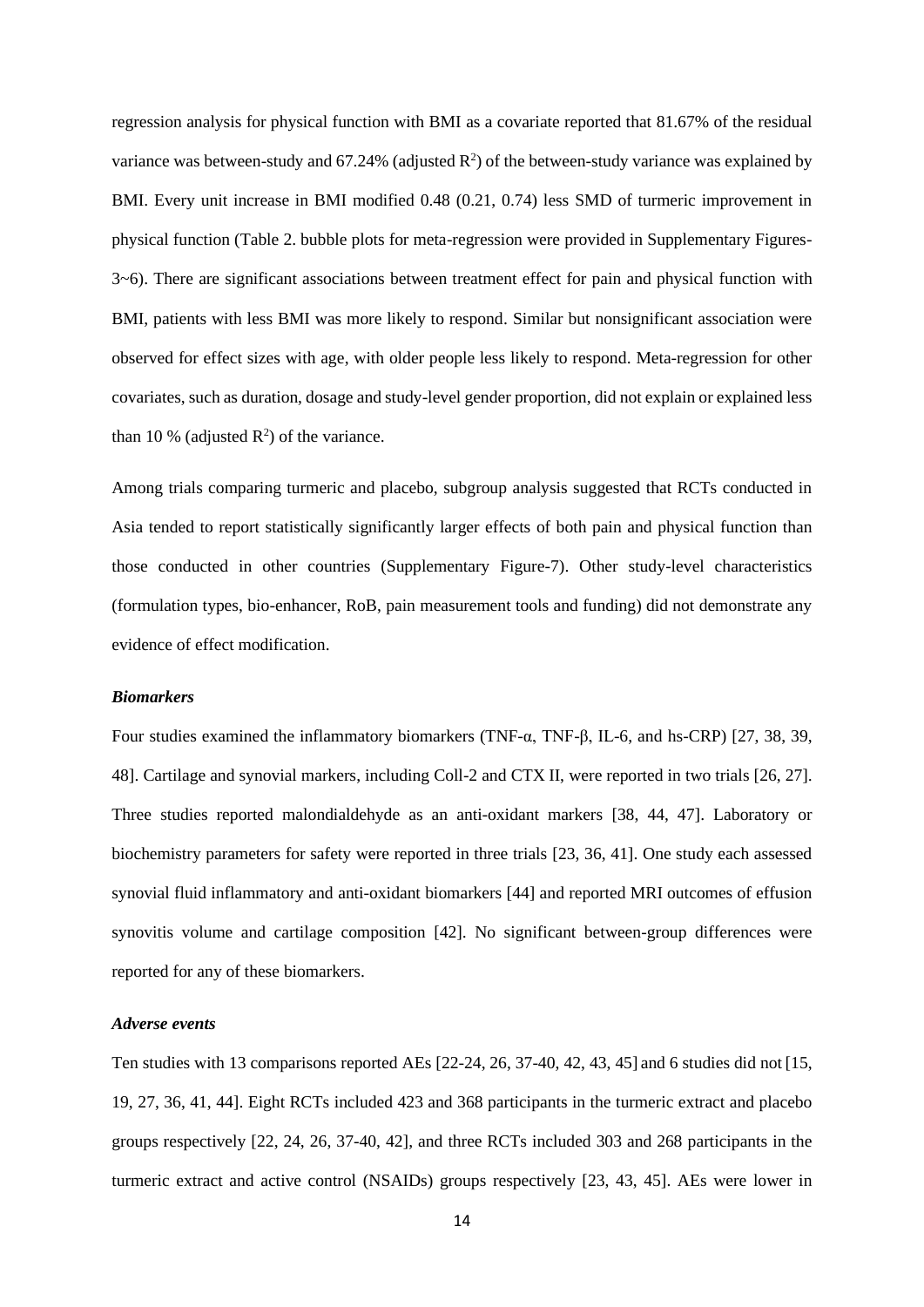turmeric extract groups compared to NSAIDs (RD -12%, 95%CI -24% to -1%), while rates of AE's were similar in groups treated with turmeric extract and placebo (Figure-4). Modest heterogeneity was observed for AEs in both groups.

|                                                                       | Treatment      |     | Control        |     | Favors                | Favors                                   | Risk Diff.                    | Weight |  |
|-----------------------------------------------------------------------|----------------|-----|----------------|-----|-----------------------|------------------------------------------|-------------------------------|--------|--|
| Study                                                                 | Yes            | No  | Yes            | No  | Turmeric              | Comparator                               | with 95% CI                   | (%)    |  |
| Turmeric vs. placebo                                                  |                |     |                |     |                       |                                          |                               |        |  |
| Madhu (2013) a                                                        | 2              | 28  | $\overline{2}$ | 28  |                       |                                          | $0.00$ [ $-0.13$ , $0.13$ ]   | 9.46   |  |
| Madhu (2013) b                                                        | $\overline{4}$ | 26  | 5              | 25  |                       |                                          | $-0.03$ [ $-0.21$ , 0.15]     | 6.45   |  |
| Panahi (2014)                                                         | 7              | 20  | $\overline{4}$ | 22  |                       |                                          | $0.11$ [ $-0.11$ , $0.32$ ]   | 5.09   |  |
| Srivastava (2016)                                                     | $\overline{2}$ | 76  | $\overline{4}$ | 78  |                       |                                          | $-0.02$ [ $-0.08$ , 0.04]     | 14.59  |  |
| Haroyan (2018)                                                        | $\overline{7}$ | 59  | $\overline{4}$ | 64  |                       |                                          | $0.05$ [ $-0.05$ , 0.14]      | 11.89  |  |
| Panda (2018)                                                          | 3              | 22  | 2              | 23  |                       |                                          | $0.04$ [ $-0.13$ , 0.21]      | 7.14   |  |
| Henrotin(2019) a                                                      | 10             | 17  | 3              | 16  |                       |                                          | $0.21$ [ $-0.03$ , $0.46$ ]   | 4.23   |  |
| Henrotin(2019) b                                                      | $\overline{7}$ | 26  | $\overline{2}$ | 17  |                       |                                          | $0.11$ [ $-0.09$ , $0.30$ ]   | 5.80   |  |
| Shep (2019) a                                                         | 9              | 62  | 13             | 22  |                       |                                          | $-0.24$ [ $-0.42$ , $-0.07$ ] | 6.57   |  |
| Wang (2020)                                                           | 14             | 22  | 18             | 16  |                       |                                          | $-0.14$ [ $-0.37$ , 0.09]     | 4.61   |  |
| Heterogeneity: $\tau^2$ = 0.00, $I^2$ = 31.85%, H <sup>2</sup> = 1.47 |                |     |                |     |                       |                                          | $0.00$ [ $-0.06$ , $0.06$ ]   |        |  |
| Test of $\theta_1 = \theta_1$ : Q(9) = 15.54, p = 0.08                |                |     |                |     |                       |                                          |                               |        |  |
|                                                                       |                |     |                |     |                       |                                          |                               |        |  |
| <b>Turmeric vs. NSAIDs</b>                                            |                |     |                |     |                       |                                          |                               |        |  |
| Kuptniratsaikul (2009)                                                | 16             | 32  | 23             | 29  |                       |                                          | $-0.11$ [ $-0.30$ , 0.08]     | 6.06   |  |
| Kuptniratsaikul (2014)                                                | 55             | 130 | 65             | 117 |                       |                                          | $-0.06$ [ $-0.16$ , 0.04]     | 11.67  |  |
| Shep (2019) b                                                         | 9              | 61  | 13             | 21  |                       |                                          | $-0.25$ [ $-0.43$ , $-0.07$ ] | 6.42   |  |
| Heterogeneity: $\tau^2$ = 0.00, $I^2$ = 42.74%, $H^2$ = 1.75          |                |     |                |     |                       |                                          | $-0.12$ [ $-0.24$ , $-0.01$ ] |        |  |
| Test of $\theta_i = \theta_i$ : Q(2) = 3.44, p = 0.18                 |                |     |                |     |                       |                                          |                               |        |  |
|                                                                       |                |     |                |     | $-5 - 4 - 3 - 2 - 10$ | $.1 \cdot .2 \cdot .3 \cdot .4 \cdot .5$ |                               |        |  |

Random-effects REML model

Figure 4 Forest plot of incidence of any adverse events

#### *Rescue medication and medication discontinuation*

Six trials reported the use of rescue medications [22, 23, 26, 40, 42, 45]. There was no significant differences in the rate of rescue medication usage between turmeric extract and NSAIDs groups (RD=2%, 95%CI -1% to 4%) or the placebo group (RD=-13%, 95%CI -24% to 1%, Supplementary Figure-8A). Three studies comparing turmeric extracts and placebo reported pain medication discontinuation for both groups [36, 37, 41]. Turmeric groups had a significantly higher rate of cessation of pain medication compared to placebo groups (RD 36%, 95%CI 10% to 61%, Supplementary Figure-8B).

#### *Publication bias*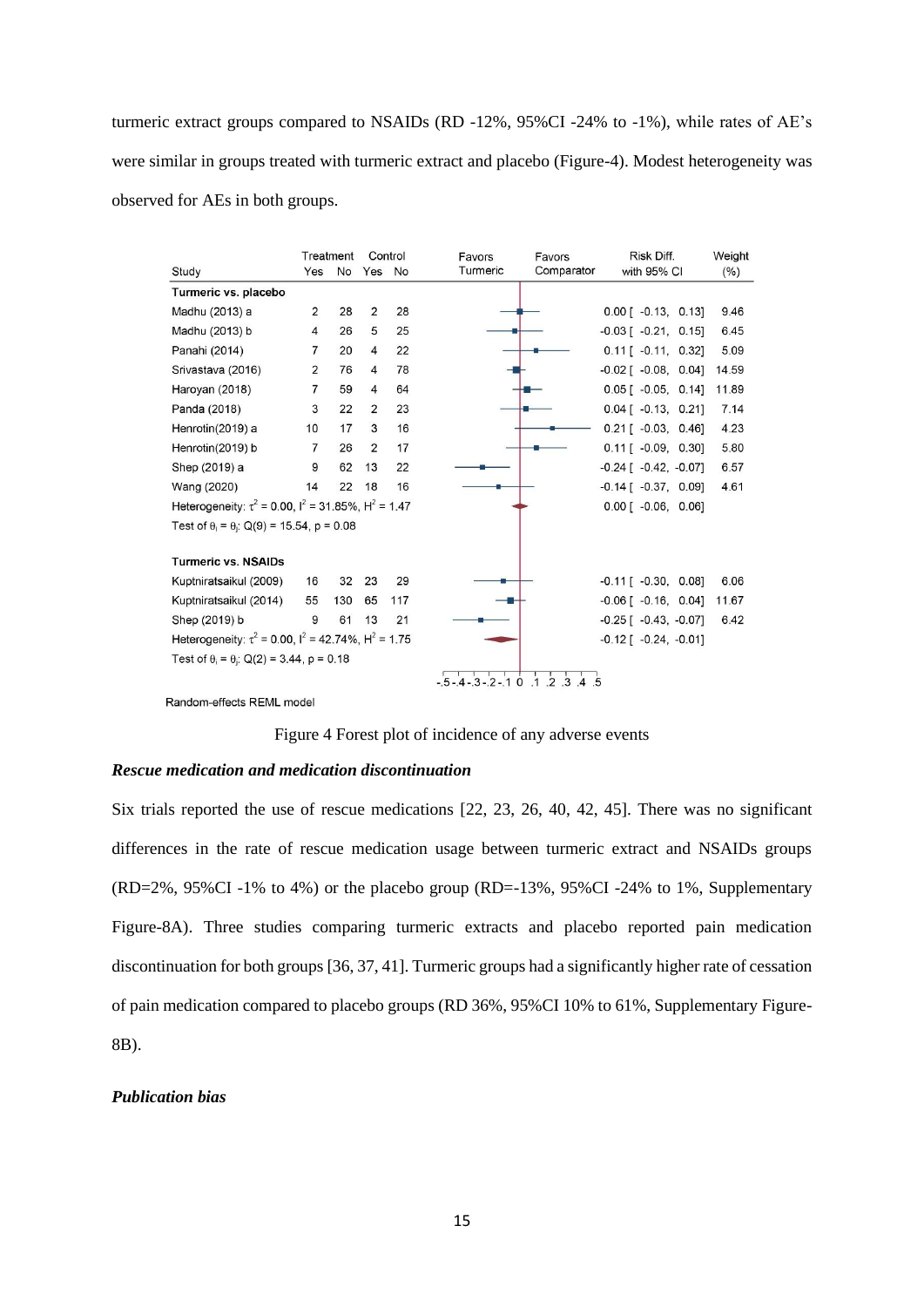Publication bias may exist in the turmeric vs. placebo or turmeric vs. NSAIDs groups publications (Supplementary Figure-9 $\sim$ 11), but this did not change the statistical significance of the estimate by trimand-fill method.

## **Discussion**

To the best of our knowledge, this is the most comprehensive systematic review and meta-analysis assessing the efficacy and safety of all forms of turmeric extracts for the treatment of knee OA. We found that turmeric improves pain and physical function compared to placebo and showed a comparable effect to NSAIDs. The effect sizes for improvement in pain and physical function compared to placebo were large (SMD greater than 0.75); however, the maximum duration of included studies was only 16 weeks. Rates of AEs were lower for turmeric compared to NSAIDs, and were comparable to placebo. However, heterogeneity was high and largely unexplained by study-level covariates, which lead to some uncertainty about the true effect. The limited evidence available does not suggest that turmeric affected biochemical (inflammatory and cartilage specific) or imaging biomarkers.

Our review included a greater number of studies compared to previous systematic reviews [15, 49], which improved the power of this study to provide a more realistic and precise effect size (SMD=-0.82; 95% CI:-1.17, -0.47 turmeric vs. placebo). In addition, in congruence with our recent study [42], we found that the OA patients taking turmeric were less likely to commence pain rescue medications and more likely to discontinue existing pain medications. Wu et al. included 5 studies (n=599) and suggested that curcumin could significantly improve the WOMAC score (SMD=-0.96; 95% CI:-1.81, -0.10; *P*=0.03) and VAS score of OA patients (SMD=-1.65; 95% CI:-2.11, -1.19) [49]. Bannuru et al.'s metaanalysis (included five studies, n=331 for curcuminoid vs. placebo; two trials, n=422 for curcuminoid vs. NSAIDs) and suggested that curcuminoids were more effective than placebo for pain relief (SMD= -0.81; 95% CI: -1.25, -0.37) and functional improvement (SMD= -0.48; 95% CI: -0.74, -0.22) but showed no statistically significant differences in efficacy outcomes compared to NSAIDs [15]. Onakpoya's review included seven studies (n=797) and reported a large effect size for pain reduction (SMD -3.50 95%CI -4.99 to -2.01) and function improvement (SMD -3.92 95%CI -6.23 to -0.35) compared to comparators including placebo and NSAIDs [16]. A previous systematic review on the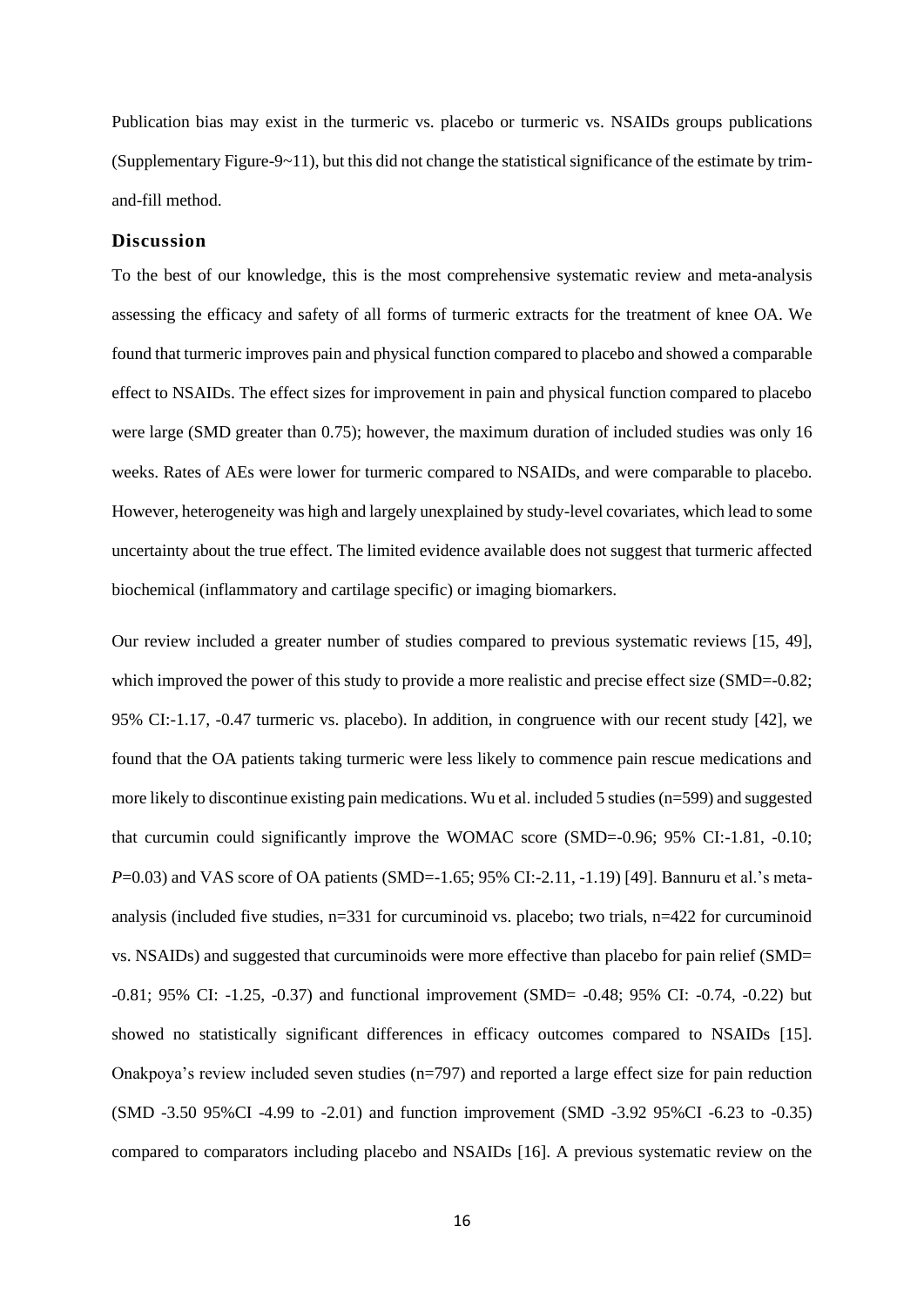effect of turmeric extracts on chronic inflammatory diseases (included rheumatic diseases) reported no significant between-group differences in inflammatory markers between turmeric extracts and placebo, which is consistent with our results [50].

Most of the current pharmacological therapies have an effect size ranging from 0.18 to 0.44 for pain compared to placebo [51, 52]. Effect sizes for the turmeric extract group from short-term follow-up studies show substantially larger effects in pain reduction and improvement in physical function compared to placebo with an effect size (SMD) of -0.82 and -0.75 respectively. Similarly, there was a smaller effect on improvement in pain and function (SMD of -0.09 & -0.14) when compared to NSAIDs. These results are only from short-term studies (maximum follow-up was 16 weeks) but look promising for a medicine with good safety profile. Most of the current pharmacological therapies in OA typically have poor safety profiles [53], therefore having a therapy that is safe as well as effective is an important advance. Notably, we found that the AEs reported in the turmeric group were similar to the placebo group and 12% less than those reported in the NSAIDs group. However, there may be under-reporting for AEs as six RCTs did not report AEs. This might have contributed to the smaller reduction in AEs (considering the poor safety profile of NSAIDs) comparing to NSAIDs [54].

The meta-analyses displayed substantial heterogeneity, which may be explained by study-level covariates such as BMI, and age. Higher study-level participant BMI was significantly associated with lower turmeric treatment effect sizes for pain and physical function compared to placebo. Negative correlations between study-level participant age and pooled effect sizes of both pain and physical function were reported, which explained modest or smaller amount of between-study heterogeneity. Formulations strategies are considered to enhance the bioavailability of curcuminoids to a higher extent; however, *post-hoc* meta-regression showed no notable association between the SMDs and formulation types.

The key strength of our study was the extensive search to include all forms of turmeric extracts in RCTs, including both placebo-controlled and active-controlled (e.g. NSAIDs). There are few restrictions to be applied while interpreting our results, first the meta-regression analysis was performed *post-hoc.* Second, all of the included studies were of short duration  $\ll$  =12 weeks), with the exception of one study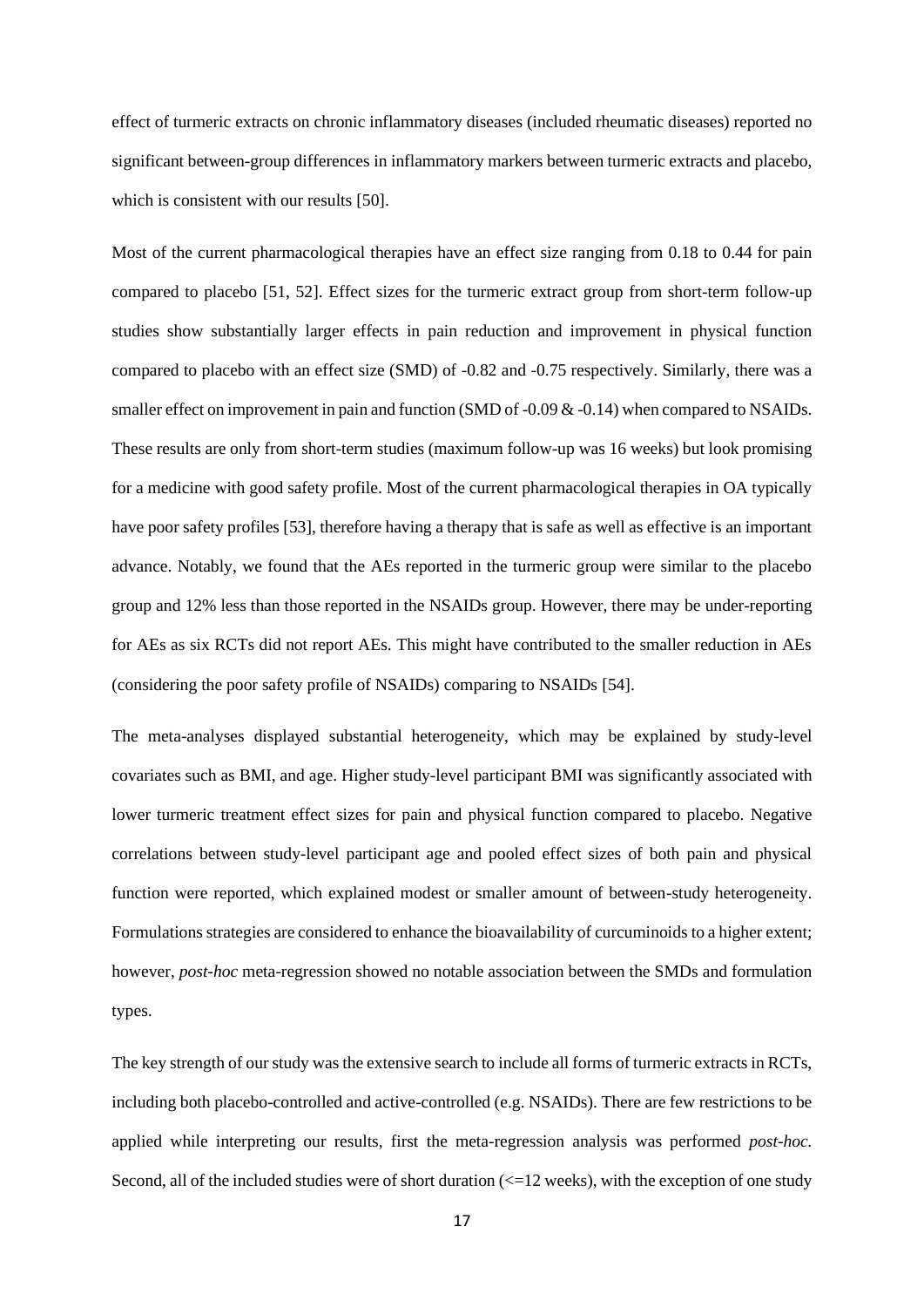with 16 weeks of follow-up, thus our conclusions are only on the short-term efficacy and safety of turmeric extracts for the treatment of knee OA. Third, most of the included trials were from Asian countries with presumably fewer Caucasian participants. Thus, the generalisability of these results might be limited. Fourth, as few studies assessed the biochemical and imaging biomarkers, we could not conduct meta-analyses for these outcomes, the effects on biochemical and imaging changes is unclear. Last, due to the incomplete reporting of data from some trials, SD values were imputed using methods as described in the methods section, meaning there might be slight distortion on the pooled SMDs. However, we conducted a sensitivity analysis by omitting trials with imputed SD values, and the results were similar.

## **Conclusion**

Our meta-analyses from short-term RCTs reported that turmeric extracts caused a large improvement in pain and physical function compared to placebo but similar improvements with a better safety profile than NSAIDs in people with knee OA. The large effect size and good safety profile favouring the turmeric suggests that turmeric extracts are a viable pharmacological treatment option for symptomatic management of knee OA. Long-term safety and efficacy data are lacking; future high-quality RCTs with longer follow-up duration are warranted to assess the long-term safety and efficacy of turmeric extracts.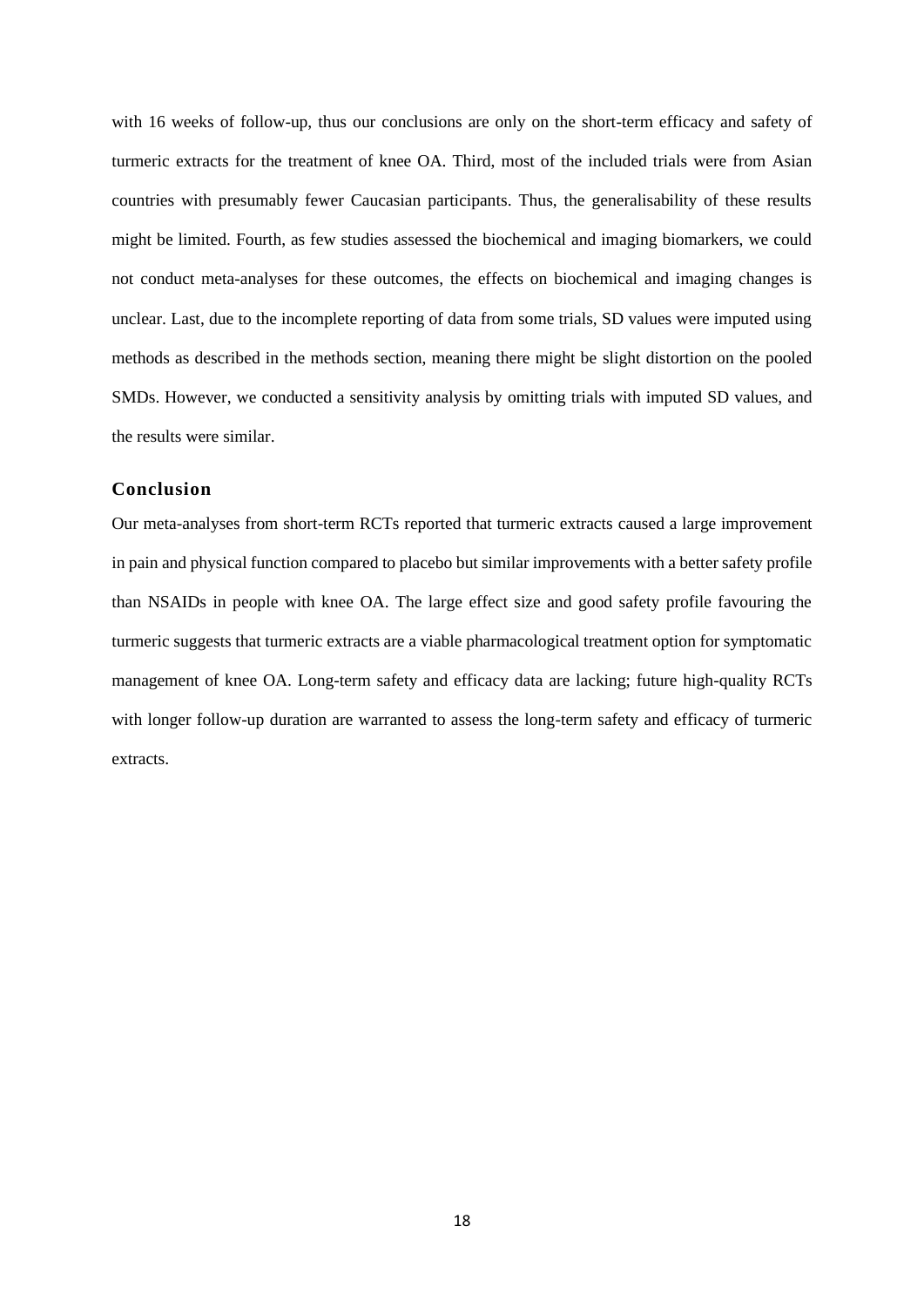## **Authors' contributions**

B.A. conceived and designed the study. Acquisition and assessment of data were performed by Z.W. and A.S. Data extraction and analysis were conducted by Z.W., B.A and A.S. Z.W., A.S., and B.A. drafted the manuscript and all authors contributed with a thorough and critical revision for important intellectual content. All authors have approved the final version of this manuscript

## **Conflicts of Interest**

No conflicts of interest to disclose.

## **Human and Animal Rights.**

This article does not contain any studies with human or animal subjects performed by any of the authors.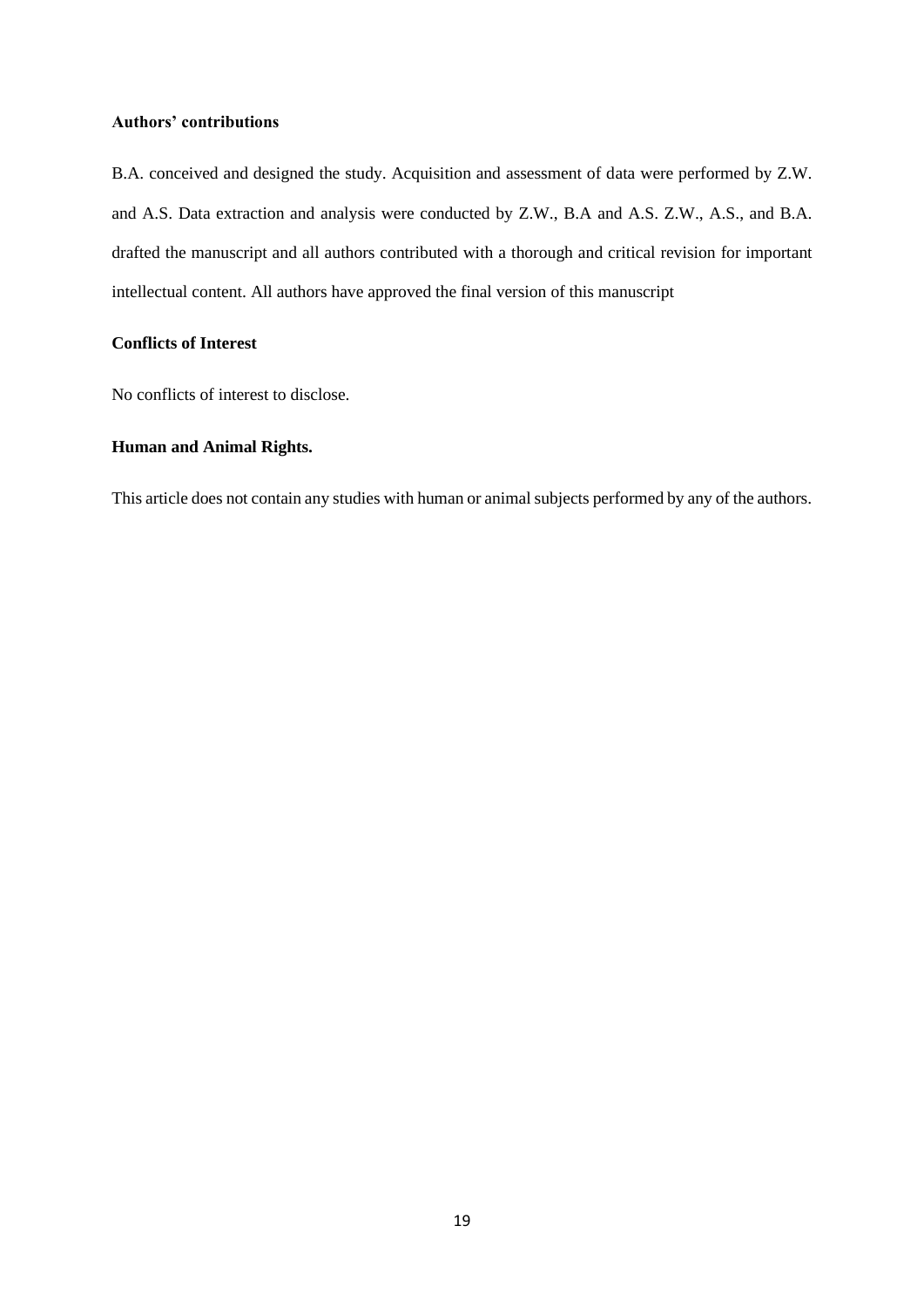# **Reference**

Papers of particular interest, published recently, have been

highlighted as:

- Of importance
- •• Of major importance
- 1. Hunter DJ, Bierma-Zeinstra S. Osteoarthritis. *The Lancet.* 2019;393(10182):1745-1759.
- 2. Cross M, Smith E, Hoy D, et al. The global burden of hip and knee osteoarthritis: estimates from the Global Burden of Disease 2010 study. *Ann Rheum Dis.* 2014;73(7):1323-1330.
- 3. Bannuru RR, Osani MC, Vaysbrot EE, et al. OARSI guidelines for the non-surgical management of knee, hip, and polyarticular osteoarthritis. *Osteoarthr Cartil.* 2019;27:1578-1589.
- 4. Zhang W, Moskowitz RW, Nuki G, et al. OARSI recommendations for the management of hip and knee osteoarthritis, Part I: Critical appraisal of existing treatment guidelines and systematic review of current research evidence. *Osteoarthr Cartil.* 2007;15(9):981-1000.
- 5. Singh S. From Exotic Spice to Modern Drug? *Cell.* 2007;130(5):765‐768.
- 6. Asher GN, Spelman K. Clinical Utility of Curcumin Extract. *Altern Ther Health Med.* 2013;19(2):20- 22.
- 7. Ayati Z, Ramezani M, Amiri MS, et al. Ethnobotany, Phytochemistry and Traditional Uses of Curcuma spp. and Pharmacological Profile of Two Important Species (*C. longa and C. zedoaria*): A Review. *Curr Pharm Des.* 2019;25(8):871-935.
- 8. Goel A, Jhurani S, Aggarwal BB. Multi-targeted therapy by curcumin: how spicy is it? *Mol Nutr Food Res.* 2008;52(9):1010-1030.
- 9. Yue GG, Chan BC, Hon PM, et al. Immunostimulatory activities of polysaccharide extract isolated from Curcuma longa. *Int J Biol Macromol.* 2010;47(3):342-347.
- 10. Sahebkar A. Are curcuminoids effective C-reactive protein-lowering agents in clinical practice? Evidence from a meta‐analysis. *Phytother Res.* 2014;28(5):633-642.
- 11. Chandrasekaran CV, Kannan Sundarajan JRE, Gururaja GM, et al. Immune-stimulatory and antiinflammatory activities of Curcuma longa extract and its polysaccharide fraction. *Pharmacognosy Res.* 2013;5(2):71.
- 12. Gupta SC, Sung B, Kim JH, et al. Multitargeting by turmeric, the golden spice: From kitchen to clinic. *Mol Nutr Food Res.* 2013;57(9):1510-1528.
- 13. Prasad S, Gupta SC, Tyagi AK, et al. Curcumin, a component of golden spice: from bedside to bench and back. *Biotechnol Adv.* 2014;32(6):1053-1064.
- 14. Peddada KV, Peddada KV, Shukla SK, et al. Role of Curcumin in Common Musculoskeletal Disorders: a Review of Current Laboratory, Translational, and Clinical Data. *Orthop Surg.*  2015;7(3):222-231.
- 15. Bannuru RR, Osani MC, Al-Eid F, et al. Efficacy of curcumin and Boswellia for knee osteoarthritis: Systematic review and meta-analysis. *Semin Arthritis Rheum.* 2018;48(3):416- 429. **This review discussess the evidence of curcuminoid relieving symptoms of knee osteoarthritis.**
- 16. Onakpoya IJ, Spencer EA, Perera R, et al. Effectiveness of curcuminoids in the treatment of knee osteoarthritis: a systematic review and meta-analysis of randomized clinical trials. *Int J Rheum Dis.* 2017.
- 17. Wang Z, Singh A, Antony B. Efficacy and safety of turmeric extracts in knee osteoarthritis: protocol for a systematic review and meta-analysis of randomised controlled trials. *medRxiv.* 2020.
- 18. Liberati A, Altman DG, Tetzlaff J, et al. The PRISMA statement for reporting systematic reviews and meta-analyses of studies that evaluate healthcare interventions: explanation and elaboration. *BMJ*. 2009; 339:b2700.
- 19. Pinsornsak P, Niempoog S. The Efficacy of *Curcuma Longa L.* Extract as an Adjuvant Therapy in Primary Knee Osteoarthritis: A Randomized Control Trial. *J Med Assoc Thai* 2012;95:S51-S58.
- 20. Rongwei Fu, Benjamin W. Vandermeer, et al. *Handling Continuous Outcomes in Quantitative Synthesis.* Rockville,.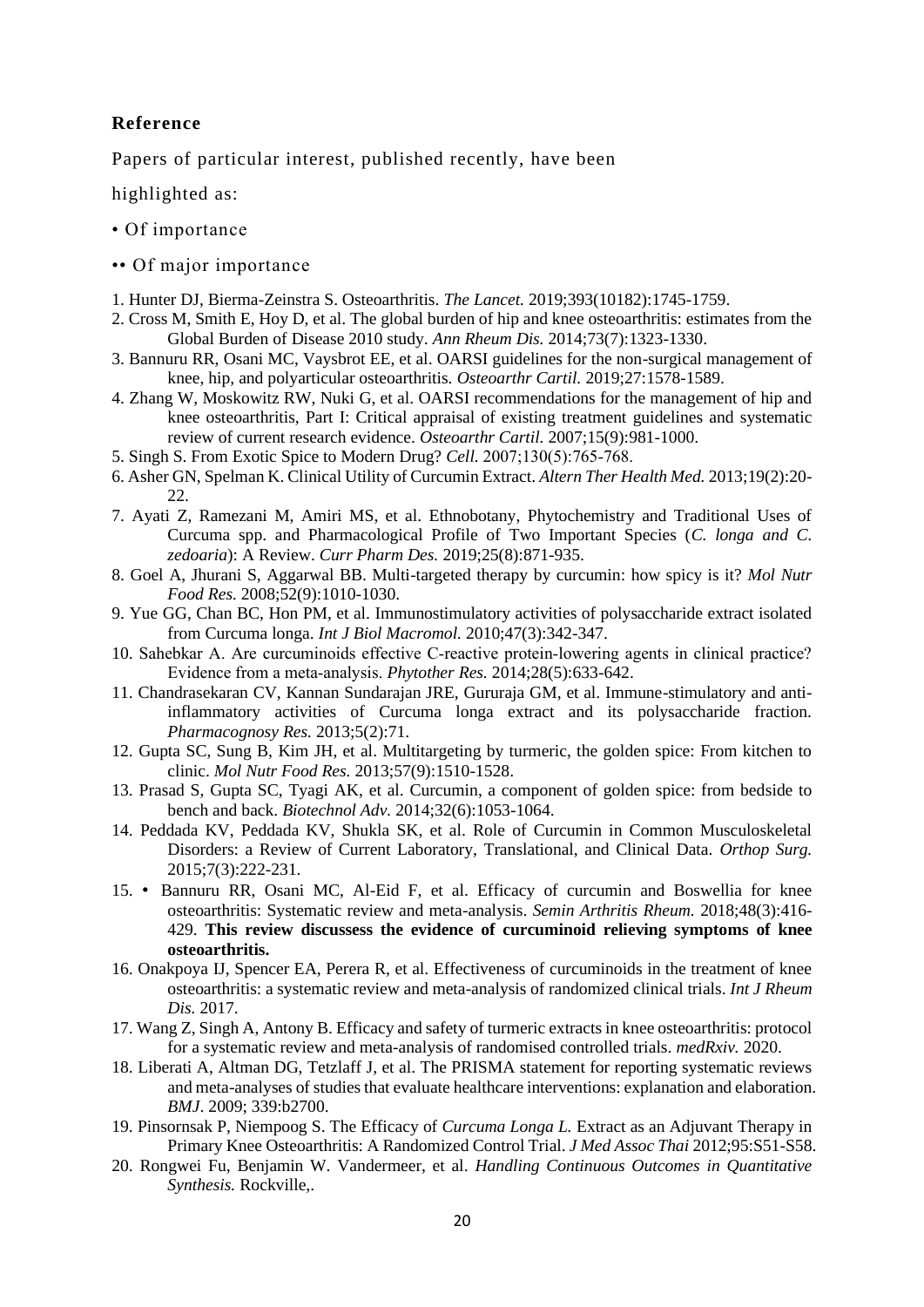- 21. Higgins JPT. *Cochrane handbook for systematic reviews of interventions.* Wiley-Blackwell; 2020.
- 22. Madhu K, Chanda K, Saji MJ. Safety and efficacy of Curcuma longa extract in the treatment of painful knee osteoarthritis: a randomized placebo-controlled trial. *Inflammopharmacology.*  2013;21(2):129-136.
- 23. Shep D, Khanwelkar C, Gade P, Karad S. Safety and efficacy of curcumin versus diclofenac in knee osteoarthritis: a randomized open-label parallel-arm study. *Trials.* 2019;20(1):214-225.
- 24. Shep D, Khanwelkar C, Gade P, Karad S. A Randomized Controlled Trial of Curcumin and Diclofenac Combination in Knee Osteoarthritis *Int J Curr Pharm Res.* 2019;11(6):111-114.
- 25. Shep D, Khanwelkar C, Gade P, Karad S. Efficacy and safety of combination of curcuminoid complex and diclofenac versus diclofenac in knee osteoarthritis: A randomized trial. *Medicine (Baltimore).* 2020;99(16):e19723.
- 26. Henrotin Y, Malaise M, Wittoek R, et al. Bio-optimized *Curcuma longa* extract is efficient on knee osteoarthritis pain: a double-blind multicenter randomized placebo controlled three-arm study. *Arthritis Res Ther.* 2019;21(1):179. **This randomized trial is a recent randomized trial about tumeric for osteoarthritis that are of high-quality.**
- 27. Gupte PA, Giramkar SA, Harke SM, et al. Evaluation of the efficacy and safety of Capsule Longvida((R)) Optimized Curcumin (solid lipid curcumin particles) in knee osteoarthritis: a pilot clinical study. *J Inflamm Res.* 2019;12:145-152.
- 28. Furukawa TA, Barbui C, Cipriani A, et al. Imputing missing standard deviations in meta-analyses can provide accurate results. *J Clin Epidemiol.* 2006;59(1):7-10.
- 29. Higgins JP, Savović J, Page MJ, Elbers RG, Sterne JA. Assessing risk of bias in a randomized trial. Cochrane Handbook for Systematic Reviews of Interventions. 2019:205-228.
- 30. Higgins JPT, Altman DG, Gotzsche PC, et al. The Cochrane Collaboration's tool for assessing risk of bias in randomised trials. *BMJ.* 2011;343(oct18 2):d5928-d5928.
- 31. Higgins JP, Thompson SG, Deeks JJ, et al. Measuring inconsistency in meta-analyses. *BMJ.*  2003;327(7414):557-560.
- 32. Stuck AE, Rubenstein LZ, Wieland D. Bias in meta-analysis detected by a simple, graphical test. Asymmetry detected in funnel plot was probably due to true heterogeneity. *BMJ.*  1998;316(7129):469.
- 33. Duval S, Tweedie R. A Nonparametric "Trim and Fill" Method of Accounting for Publication Bias in Meta-Analysis. *J Am Stat Assoc.* 2000;95(449):89-98.
- 34. Thompson SG, Higgins JPT. Can meta-analysis help target interventions at individuals most likely to benefit? *The Lancet.* 2005;365(9456):341-346.
- 35. Higgins JP, Thompson SG, Spiegelhalter DJ. A re‐evaluation of random‐effects meta‐analysis. *J R Stat Soc A Stat.* 2009;172(1):137-159.
- 36. Nakagawa Y, Mukai S, Yamada S, et al. Short-term effects of highly-bioavailable curcumin for treating knee osteoarthritis: a randomized, double-blind, placebo-controlled prospective study. *J Orthop Sci* 2014;19(6):933-939.
- 37. Panahi Y, Rahimnia A-R, Sharafi M, et al. Curcuminoid Treatment for Knee Osteoarthritis: A Randomized Double-Blind Placebo-Controlled Trial. *Phytother Res.* 2014;28(11):1625-1631.
- 38. Srivastava S, Saksena AK, Khattri S, et al. *Curcuma longa* extract reduces inflammatory and oxidative stress biomarkers in osteoarthritis of knee: a four-month, double-blind, randomized, placebo-controlled trial. *Inflammopharmacology.* 2016.
- 39. Haroyan A, Mukuchyan V, Mkrtchyan N, et al. Efficacy and safety of curcumin and its combination with boswellic acid in osteoarthritis: a comparative, randomized, double-blind, placebocontrolled study. *BMC Complement Altern Med.* 2018;18(1).
- 40. Panda SK, Nirvanashetty S, Parachur VA, et al. A Randomized, Double Blind, Placebo Controlled, Parallel-Group Study to Evaluate the Safety and Efficacy of Curene® versus Placebo in Reducing Symptoms of Knee OA. *BioMed Res Int.* 2018;2018:1-8.
- 41. Hashemzadeh K, Davoudian N, Jaafari MR, et al. The Effect of Nanocurcumin on the Improvement Symptoms of Knee Osteoarthritis: A Randomized Clinical Trial. *Curr Rheumatol Rev.*  2020;16:0-0.
- 42. •• Zhiqiang W, Graeme J, Tania W, et al. Effectiveness of *Curcuma longa* extract for the treatment of symptoms and effusion-synovitis of knee osteoarthritis: a randomized trial. *Ann Intern Med.*